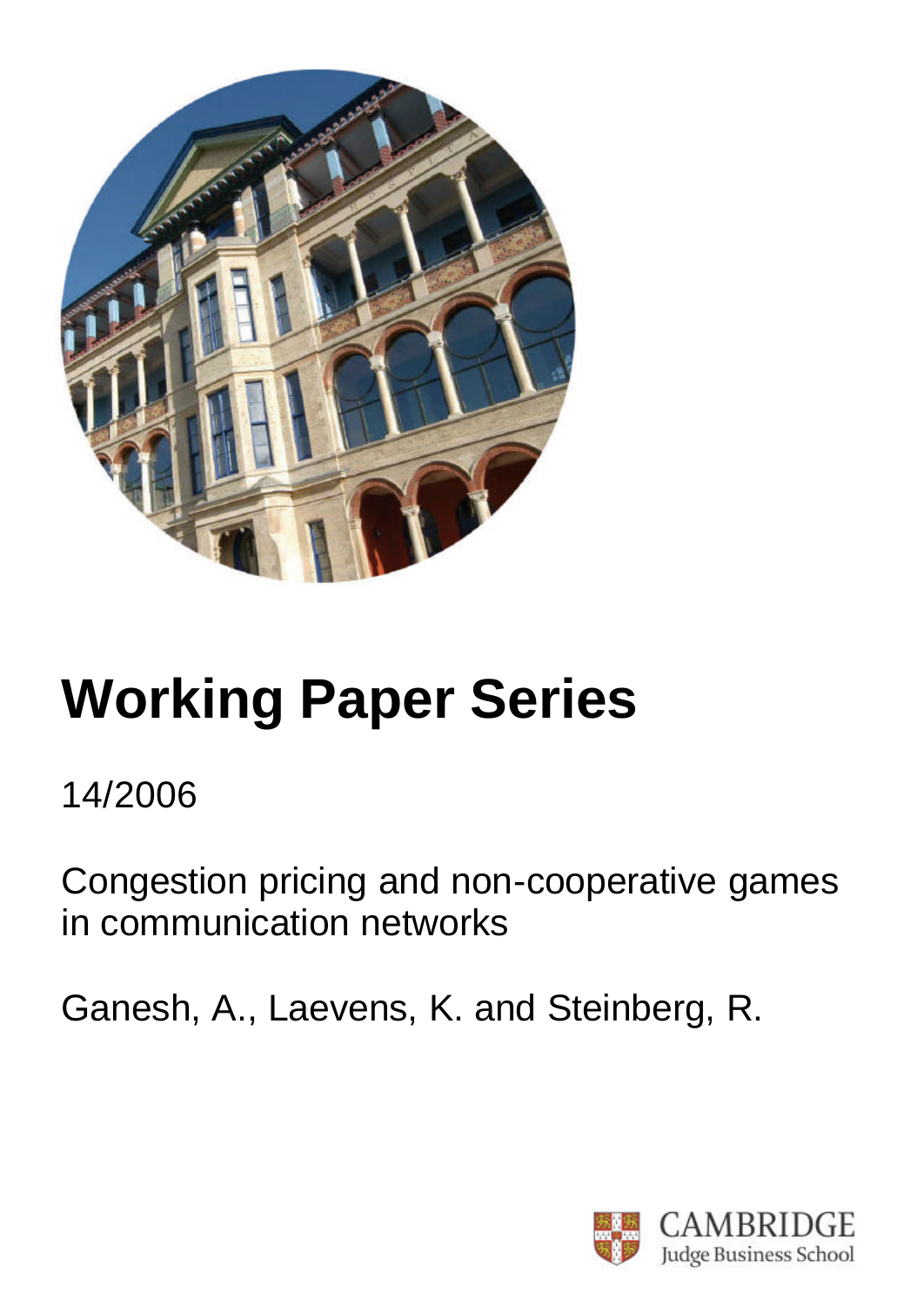These papers are produced by Judge Business School, University of Cambridge. They are circulated for discussion purposes only. Their contents should be considered preliminary and are not to be quoted without the authors' permission.

Author contact details are as follows:

Ayalvadi Ganesh Networking Group Microsoft Research, Cambridge ajg@microsoft.com

Koenraad Laevens SMACS Research Group Ghent University kl@telin.UGent.be

Richard Steinberg Judge Business School University of Cambridge r.steinberg@jbs.cam.ac.uk

This paper was presented at the Dagstuhl Seminar # 06132 on "Internet Economics" in Wadern, Germany and is forthcoming in *Operations Research*

Please address enquiries about the series to:

Research Support Manager Judge Business School Trumpington Street Cambridge CB2 1AG, UK Tel: 01223 760546 Fax: 01223 339701 E-mail: research-support@jbs.cam.ac.uk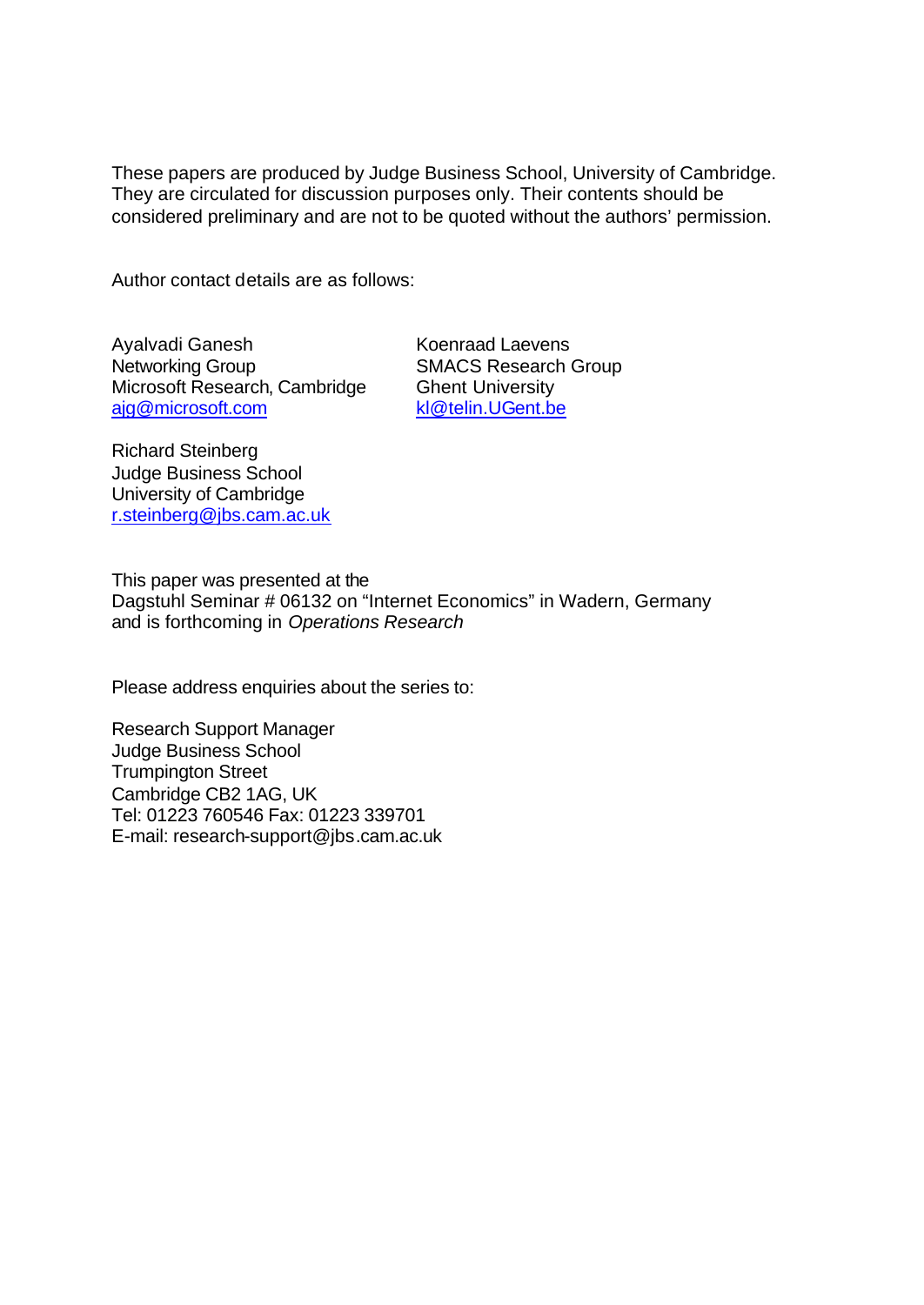## Congestion pricing and non-cooperative games in communication networks

Ayalvadi Ganesh<sup>∗</sup> Koenraad Laevens† Richard Steinberg‡

April 2006 To appear in *Operations Research*

#### **Abstract**

We consider congestion pricing as a mechanism for sharing bandwidth in communication networks, and model the interaction among the users as a game. We propose a decentralized algorithm for the users that is based on the history of the price process, where user response to congestion prices is analogous to "fictitious play" in game theory, and show that this results in convergence to the unique Wardrop equilibrium. We further show that the Wardrop equilibrium coincides with the welfare maximizing capacity allocation.

*Subject classifications:*

Communications: computer networks. Games: non-cooperative.

<sup>∗</sup>Microsoft Research, 7 J J Thompson Avenue, Cambridge CB3 0FB, UK †Ghent University, Sint-Pietersnieuwstraat 41, B-9000 Ghent, Belgium ‡University of Cambridge, Judge Business School, Cambridge CB2 1AG, UK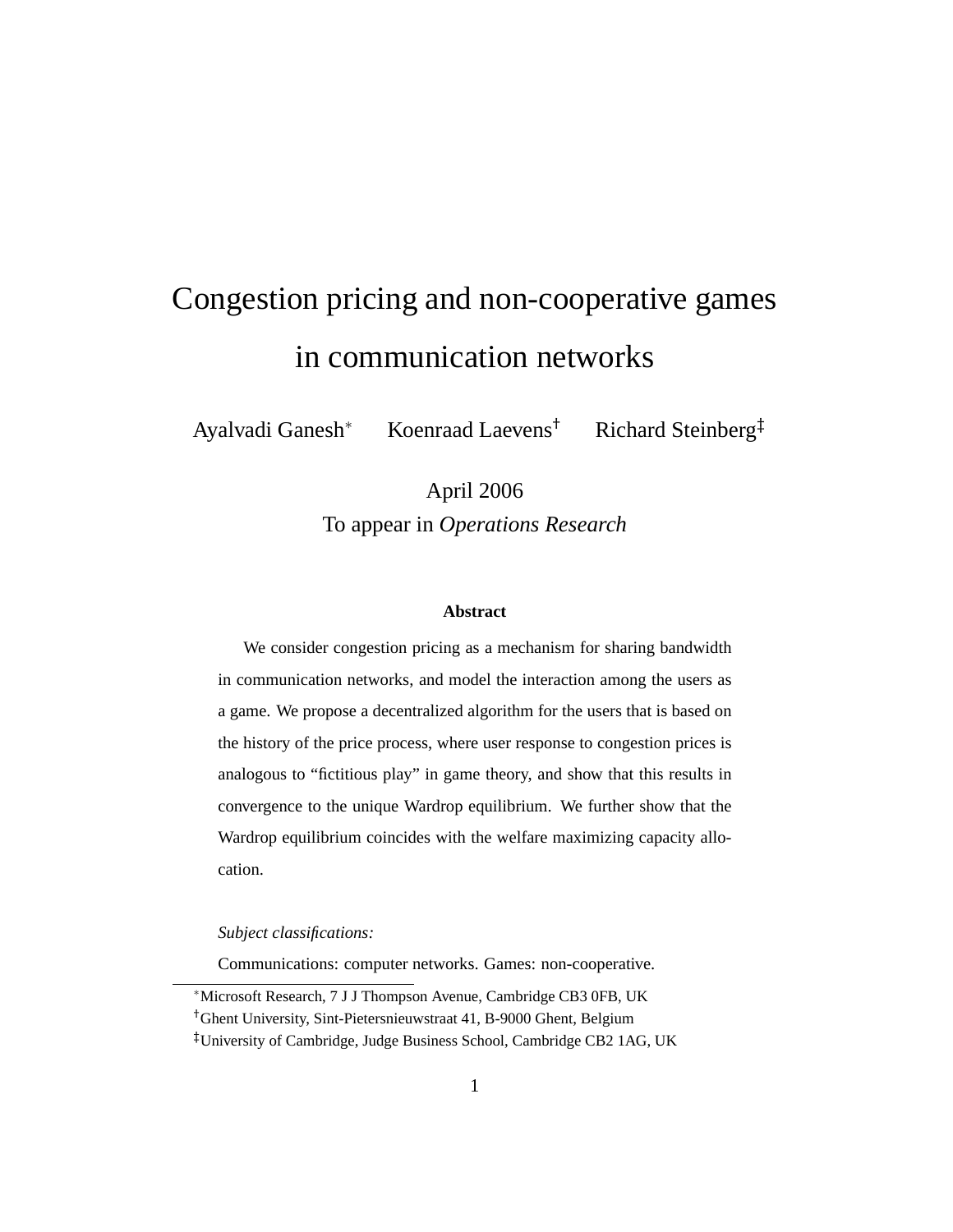#### **1 Introduction**

The problem of sharing bandwidth among users in a communication network has been the focus of much recent research. For early work, see Kelly, Maulloo, and Tan (1998), Gibbens and Kelly (1999), and Low and Lapsley (1999), and for a recent overview see Srikant (2004). Centralized solutions to this problem are impractical in large networks serving very diverse users. This motivates shifting the burden of rate allocation from the network to the end-systems. We propose a new decentralized scheme for user adaptation.

In this paper, the term *user* refers to an instance of an application like e-mail or web transfer running on a computer (the end-system) connected to the Internet. The majority of applications on the Internet employ TCP (Transmission Control Protocol) to adjust their transmission rates. In TCP, the receiver sends an acknowledgement of each received packet to the sender. The network will drop packets when it is congested. Each sender continually increases its transmission rate until it fails to receive an acknowledgement, whereupon it assumes the network is congested and cuts back its sending rate.

Dropped packets are both inefficient and late as indicators of congestion. This forces users to sharply adapt their transmission rates, resulting in rate oscillation and reduced throughput. An indicator of incipient congestion that avoids packet drops could achieve higher network utilization. This is the motivation of ECN (Explicit Congestion Notification) (Ramakrishnan and Jain (1990), Floyd (1994)), wherein the network routers and switches provide early congestion feedback by marking packets. The marks are returned to the sender with the acknowledgement of the receipt of a packet.

A broader problem with TCP, which is not addressed by ECN, is that it makes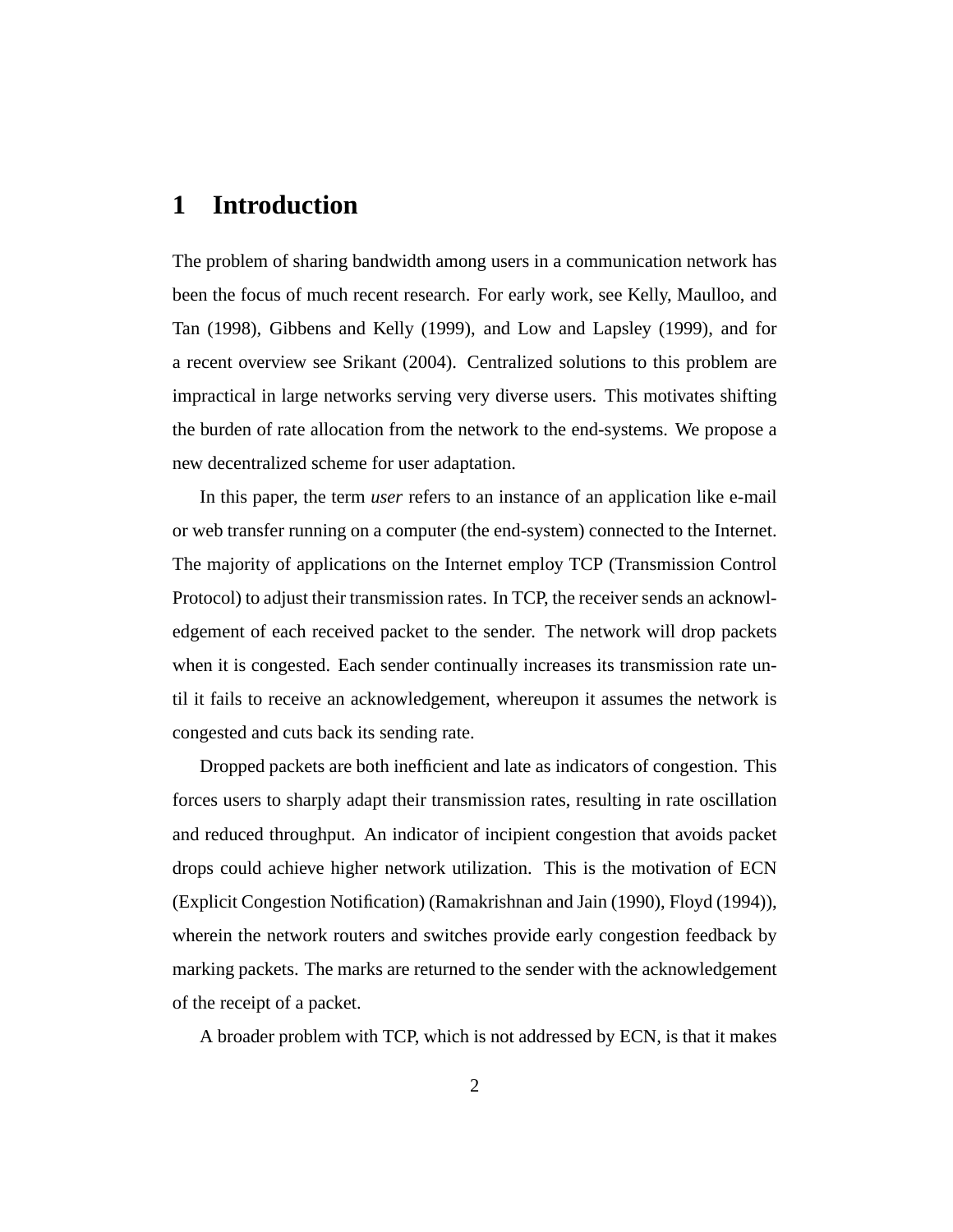no explicit attempt to discriminate between users on the basis of differing application requirements; nevertheless, there is implicit discrimination on the basis of network characteristics (such as round-trip time for the connection) because of properties of the feedback loop employed by TCP. In practice, users have very different requirements and it would be desirable for the network to provide a differentiated service that is responsive to these different requirements. It is hard to see how to do this in a coherent manner without introducing differentiated charges. Indeed, in the absence of such charges, users would have no incentive to honestly reveal their requirements. By reflecting the social costs imposed by a user, charges can also serve to discourage rate adaptation strategies that may be individually beneficial but socially harmful.

Gibbens and Kelly (1999) have proposed a simple and innovative mechanism to implement usage-based charging. Their scheme is scalable in the sense that it does not require core network routers to keep track of individual sourcedestination pairs but only of aggregate traffic. Prices are set on the basis of aggregate traffic and communicated periodically to users, who can then decide for themselves how to best satisfy their requirements at the given price. One way to communicate price feedback is by modifying ECN to carry prices instead of marks indicating congestion.

Kelly, Maulloo, and Tan (1998) proposed a scheme for users to individually adapt their rates based on price feedback and showed that, under certain conditions, this mechanism converges in the long run to a socially optimal allocation of bandwidth. Users were modelled as having a utility function that is additively separable over time, and increasing and concave in the instantaneous bandwidth they receive (see Shenker (1995)). Such users have been termed *elastic*. A key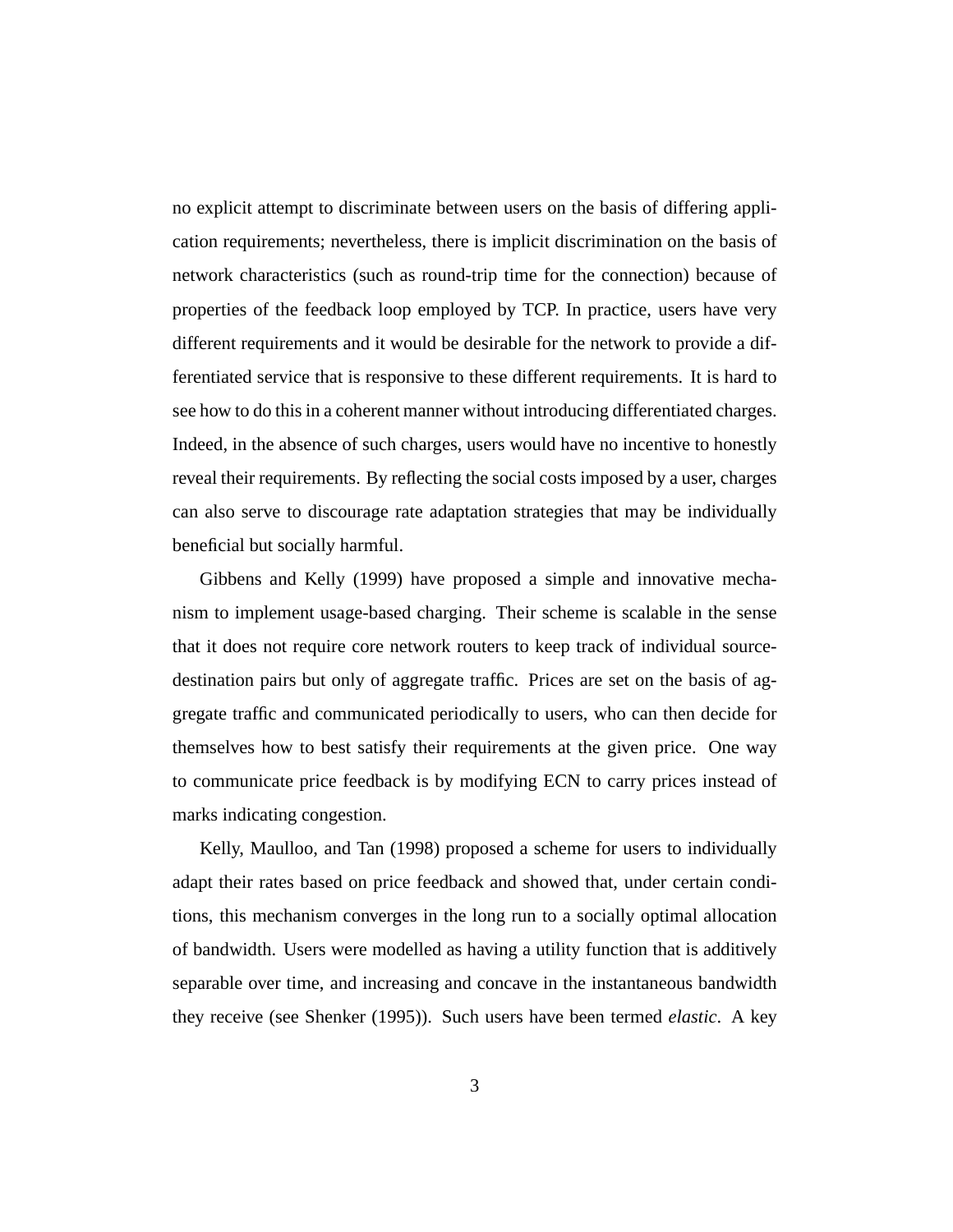idea in the work of Kelly et al. is to view user adaptation as a distributed gradient ascent algorithm for maximizing social welfare. Consequently, the social welfare function serves as a Lyapunov function for the dynamics. This work was extended by Johari and Tan (2001), who studied the stability of the same dynamics but including feedback delays.

An approach based on solving the *dual* to the welfare maximization problem has been studied by Low and Lapsley (1999). Here, the network adapts prices based on observed aggregate demand, and users attempt to maximize their instantaneous utility based on the price feedback they receive. Users are myopic in that they attempt to maximize their utility without taking account of the likely response of other users to the common price information. Low and Lapsley (1999) show that, if the network adjusts prices sufficiently slowly, the system again converges to the welfare maximizing allocation. Kunniyur and Srikant (2001) considered a model wherein the users adapt their transmission rates on a fast timescale while the network adapts its marking function (which could be interpreted as a price) on a slow timescale. They studied convergence subject to an assumption of separation of timescales.

In this paper, we model the *interaction* between users as a game, and show that a Nash equilibrium of this game coincides (in a large system) with the welfare maximizing solution of the frameworks studied by Kelly, Maulloo, Tan (1998) and Low and Lapsley (1999). We also present a model of *user response* to congestion prices that is very similar to "fictitious play" in game theory, and show that this user behavior results in convergence to the aforementioned Nash equilibrium. In our model, users attempt to maximize instantaneous utility based on their *expectations* of the price, where expectations are formed adaptively based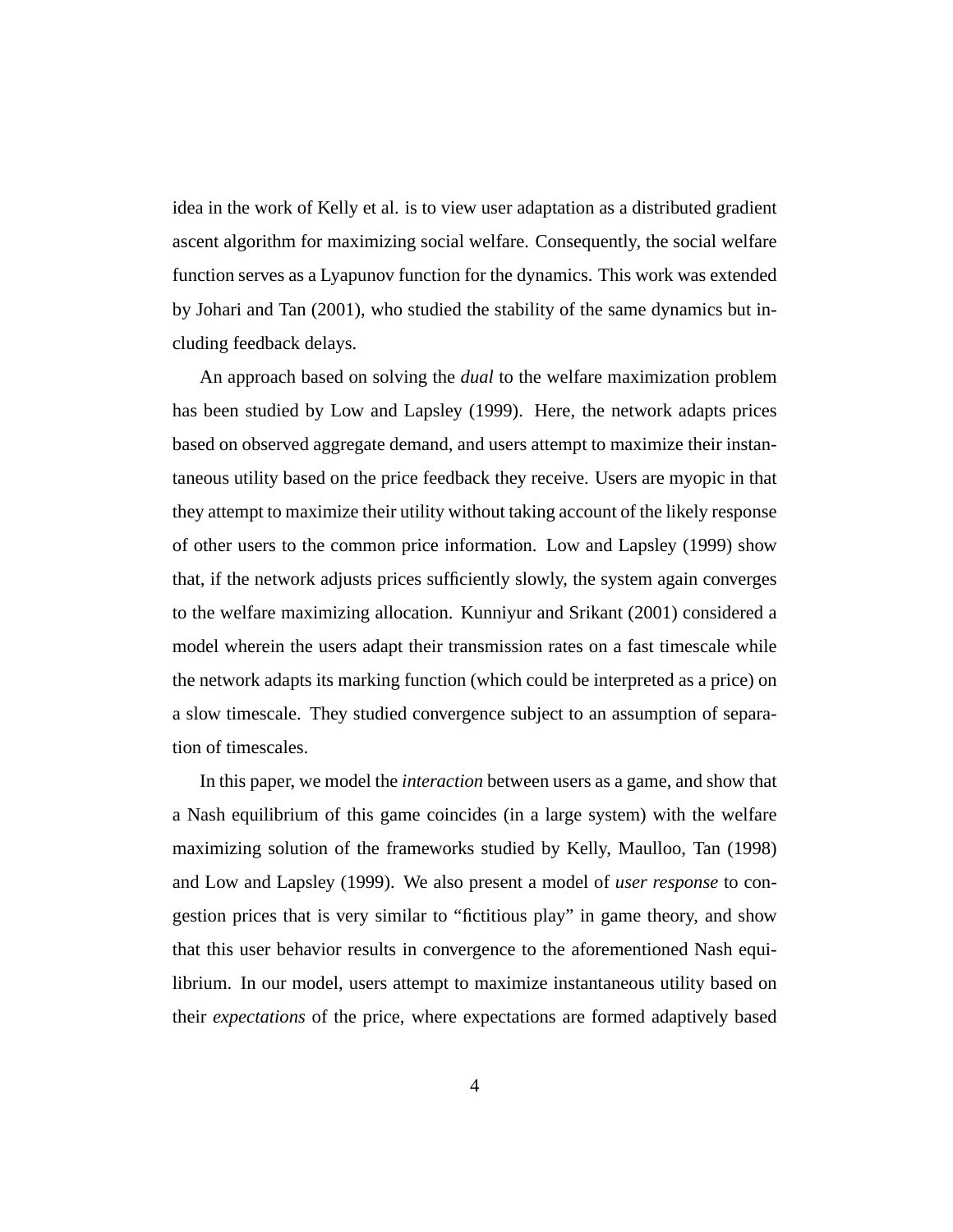on the history of the price process. In fictitious play, each player selects a best response to the empirical distribution of actions of his opponents (Fudenberg and Levine (1998)). Here, these actions only impact each player through the price; if, in addition, players are risk neutral, then it suffices that they choose their actions as a best response to a (weighted) average of past prices, as we suggest in this paper. The practical implementation of pricing schemes might involve bandwidth brokers who act as intermediaries between network service providers and end users. Anderson, Kelly, and Steinberg (2006) describe one way to set up such an intermediary service.

The game-theoretic formulation in this paper differs from the work cited above, and is intended to reflect strategies that might be adopted by self-interested users. In order to model feedback delays, we employ a discrete-time formulation. The resulting dynamical system is significantly different from that in Kelly et al. and also that in Low and Lapsley; in particular, it does not possess a natural candidate for a Lyapunov function, and it is not the gradient of any scalar function. (Indeed, Lyapunov functions cannot generally be found for systems with delayed feedback; e.g., Massoulié (2002) and Vinnicombe (2002), who studied extensions of Kelly et al.'s model with feedback delays, rely on techniques other than Lyapunov functions to establish stability. Srikant (2004) also discusses the technical difficulties in proving convergence when feedback is not instantaneous.) Hence, we rely on different techniques based on contraction mappings to prove convergence of the dynamics; furthermore, we show that the unique equilibrium for the dynamics generated by the users' adaptation to prices, starting from arbitrary initial conditions, is the welfare-maximizing allocation, which is also the Wardrop equilibrium of the game; it coincides with the Nash equilibrium in a large system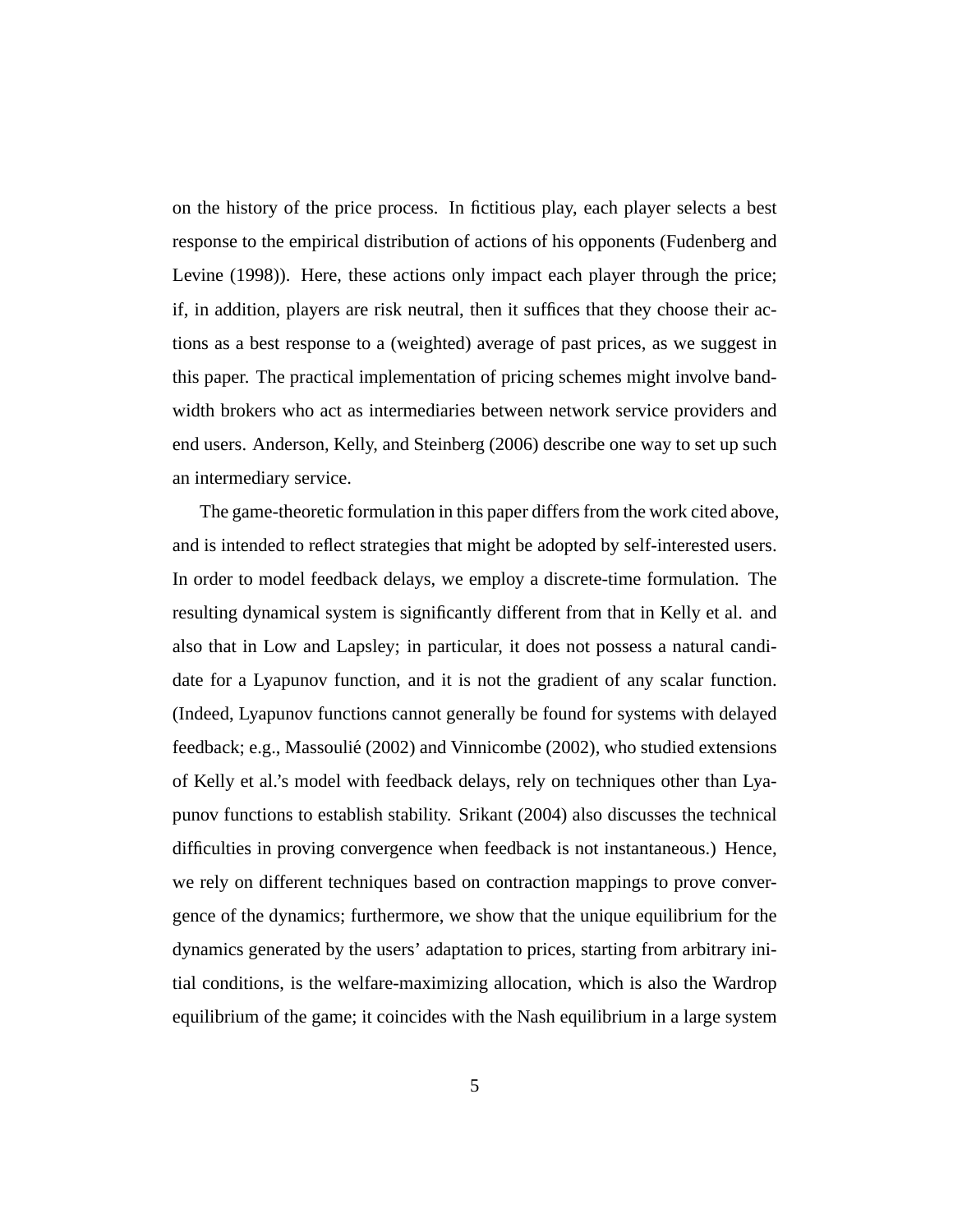limit.

The rest of the paper is organized as follows. In Section 2, we model as a game the utility maximization problem of individual users. We also discuss some of the informational issues, make some observations about equilibria, and place our work within the context of well-known models of competition. This framework helps to motivate the *adaptive expectations* approach that we develop in Section 3. In Section 3, we derive conditions under which this model of adaptation leads the users to converge to a socially optimal allocation of bandwidth; in addition, we determine the speed of convergence. The results of this paper in more detail are as follows. Lemma 1 uses Brouwer's fixed point theorem to show *existence* and *uniqueness* of a price that is self-consistent in the following sense: if all the players have it as their *predicted* price, and choose their transmission rate accordingly, then the resulting price coincides with the prediction. We also show how the functional form of the pricing function is connected with queueing phenomena at the link. We then establish conditions that ensure convergence from arbitrary initial conditions to the self-consistent price. In particular, Lemma 2 shows that the price expectations of the players will be bounded and will converge to the (unique) fixed point. As we are taking expectations over the history of the process, we then in Theorems 1 and 2 provide conditions on the associated averaging parameter such that geometric convergence to the fixed point is ensured from any initial condition. Finally, Lemma 3 gives a sufficient and another necessary condition such that the hypothesis of the previous Theorem does indeed hold. In Section 4, we present conclusions along with suggestions for future work. All proofs of lemmas and theorems appear in the appendix.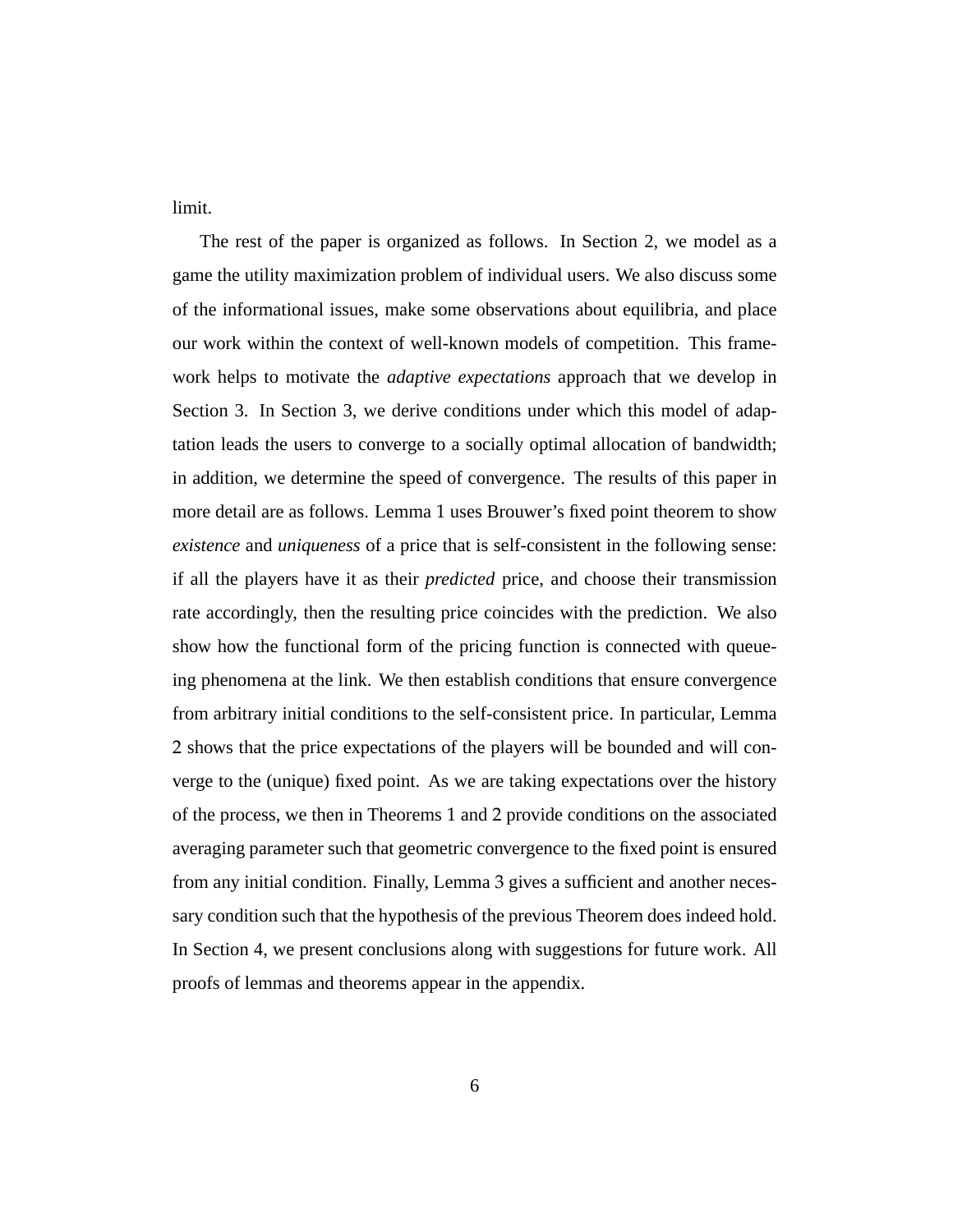#### **2 Model**

We consider a discrete time model of a single link shared by *N* users. In each time slot *n*, user *i* transmits a quantity  $x_i(n)$  of data packets on to the link. The unit price of bandwidth in a time slot is determined as a function of the aggregate data arriving on the link in that slot, thus

$$
p(n) = \phi(x(n)), \quad \text{where } x(n) = \sum_{i=1}^{N} x_i(n),
$$

and *φ* is a given non-decreasing function. User *i* derives a utility *u<sup>i</sup>* ¡ *xi*(*n*) ¢ in time slot *n*, which is a non-decreasing function of the bandwidth it uses in that slot (the number of packets it transmits in that time slot). User *i* seeks to maximize

$$
V_i(\mathbf{x})=u_i(x_i)-x_i\phi(x),
$$

where  $\mathbf{x} = (x_1, \dots, x_N)$  is the vector of bandwidth demands,  $x = x_1 + \dots + x_N$ denotes the aggregate demand and  $\phi(x)$  the corresponding unit price for bandwidth. We thus have a model of a game among the users, where  $V_i(\mathbf{x})$  denotes the single-stage payoff to user *i* as a function of the actions of all the users.

If the utility functions  $u_i$  of all players and the price function  $\phi$  are common knowledge, then this is the well-known model of *Cournot competition*; see, for example, Tirole (1998), Section 5.4. A vector of demands is called a *Nash equilibrium* if no player has an incentive to unilaterally change its demand. Thus a Nash equilibrium **x** is characterized by the property that for each *i*,  $x_i$  maximizes *V*<sub>*i*</sub>( $x$ ,  $\mathbf{x}$ <sub>−*i*</sub>) over  $x \in \mathbb{R}_+$ ; here  $\mathbf{x}_{-i}$  denotes the vector  $(x_1, \ldots, x_{i-1}, x_{i+1}, \ldots, x_N)$ . Under suitable differentiability assumptions, a necessary condition for **x** to be a Nash equilibrium is that

$$
u'_i(x_i) - \phi(x) - x_i \phi'(x) = 0 \quad \forall i.
$$
 (1)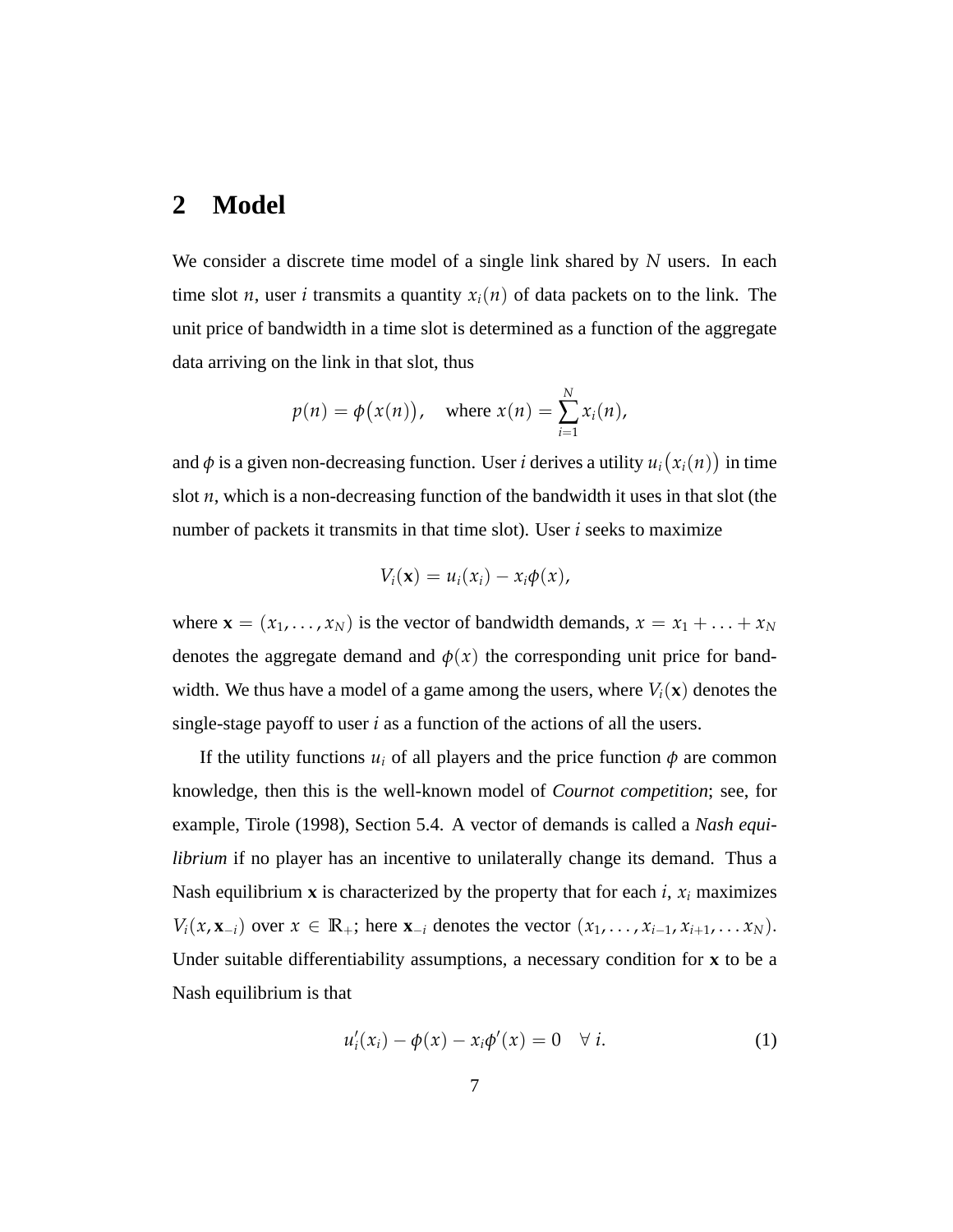This is also sufficient if, for each *i*,  $V_i(\mathbf{x})$  is concave in  $x_i$ . There can be multiple Nash equilibria and sufficient conditions for uniqueness of the Nash equilibrium do not appear to be simple or intuitive (Fudenberg and Tirole (1991)).

If the function  $\phi$  is known to users, then they can incorporate the effects of their own actions on the price. However, this effect is typically small in large systems, and it is more common to assume that users choose  $x_i$  such that

$$
u_i'(x_i) - \phi(x) = 0.
$$
 (2)

Such a vector of  $x_i$  is called a *Wardrop equilibrium*. The Wardrop equilibrium approximates the Nash equilibrium for large *N* (Haurie and Marcotte (1985)).

The motivation for the approach we adopt in this paper is as follows. The assumption that all the utility functions are common knowledge is unrealistic. It is impractical in networks for users to be aware of even the *number* of other users sharing resources with them, let alone knowing all of their utility functions. The only information available to a user when choosing its transmission rate in time slot *n* is the history of prices  $p(n-1)$ ,  $p(n-2)$ , ..., where  $p(n) = \phi$ ¡ *x*(*n*) ¢ , and the history of its own actions. This suggests the following natural framework for user adaptation. Each user *i* forms its own estimate,  $\hat{p}_i(n)$ , of the price in the  $n<sup>th</sup>$  time slot,  $p(n)$ , based on the information available to it. It then optimizes its transmission rate,  $x_i(n)$ , based on this estimate. In other words, user *i* chooses  $x_i(n)$  to maximize  $u_i$ ¡ *xi*(*n*) ¢  $-x_i(n)\hat{p}_i(n)$ . Note that users' beliefs about the price,  $p(n)$ , should be modelled as probability distributions. However, since we are seeking to maximize [*u<sup>i</sup>* ¡ *xi*(*n*) ¢  $- x_i(n)p(n)$ , the probability distribution on the price  $p(n)$  enters only through its expectation (i.e., certainty equivalence is valid). Hence, we are justified in adapting this expectation on the basis of the price history. This would not be true for risk averse users.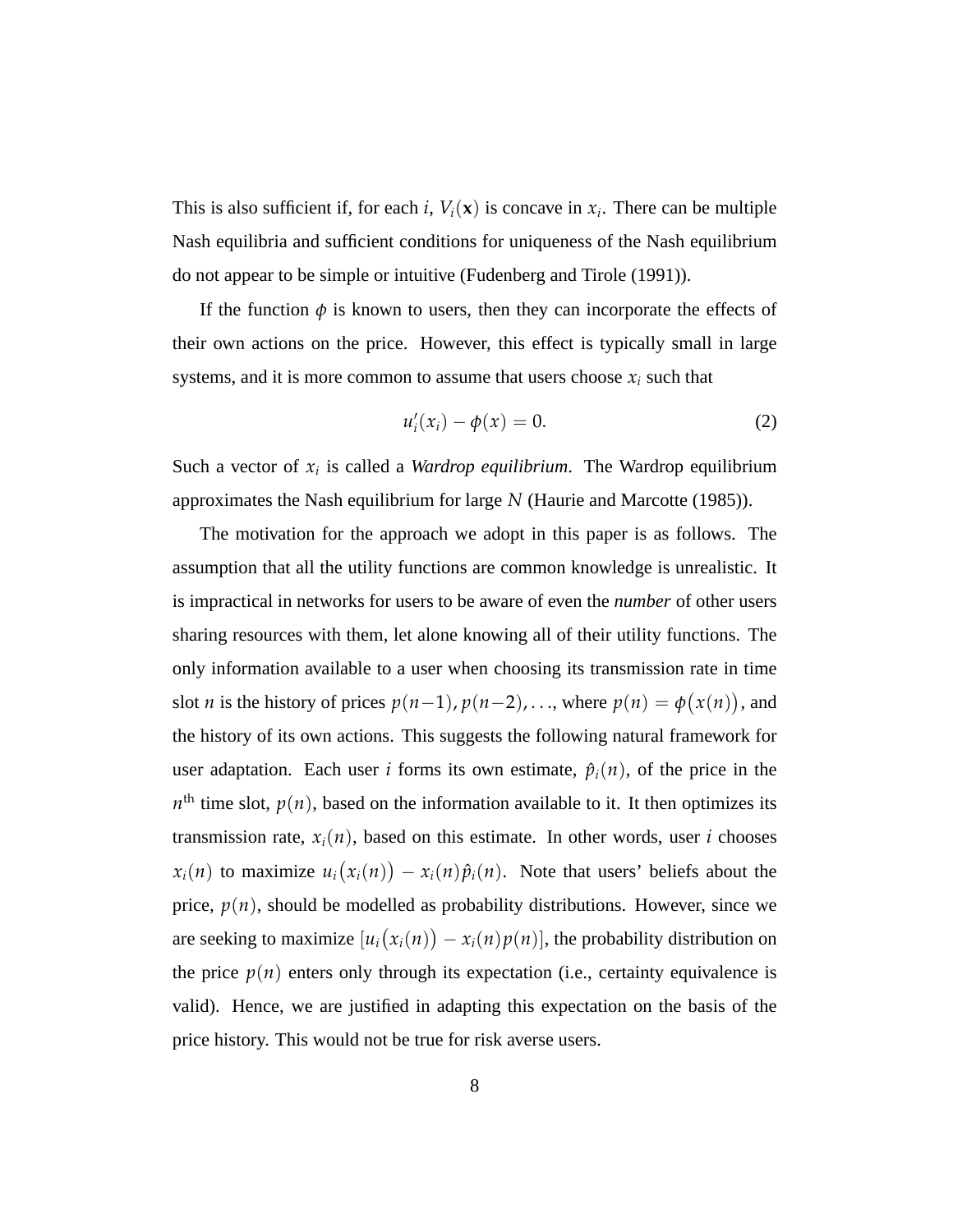As noted earlier, the model we study in this paper corresponds to Cournot competition. Another commonly used model of oligopolistic competition is the Bertrand model, in which each producer of an undifferentiated good sets a price and is willing to supply any demand at that price. Consumers choose the quantity demanded based on the market price, which is obviously the lowest of the prices offered by the different producers. In our context, this model corresponds to each user specifying a price it is willing to pay per unit bandwidth, i.e., per packet. If the user can generate arbitrarily high demand at this price, then the network accepts only the user with the highest bid. More realistically, the demand from each user would be bounded, in which case the network would accept packets from a collection of highest bidders. This corresponds precisely to the smart market model that was proposed by Mackie-Mason and Varian (1996), where users attach a bid to each packet that is the maximum price they are willing to pay for its transmission. The network admits packets in decreasing order of bids until capacity is reached. Each admitted packet is charged the amount of the highest rejected bid (or zero if all packets are admitted). While this scheme is efficient in an economic sense, it is impractical for a number of reasons. One is the sheer difficulty of conducting repeated auctions at the speeds dictated by high-capacity networks. Another issue is the fairness of comparing bids on a packet that has freshly entered the network with one that has been waiting its turn for a long time. The model of congestion pricing we study does not suffer from these problems.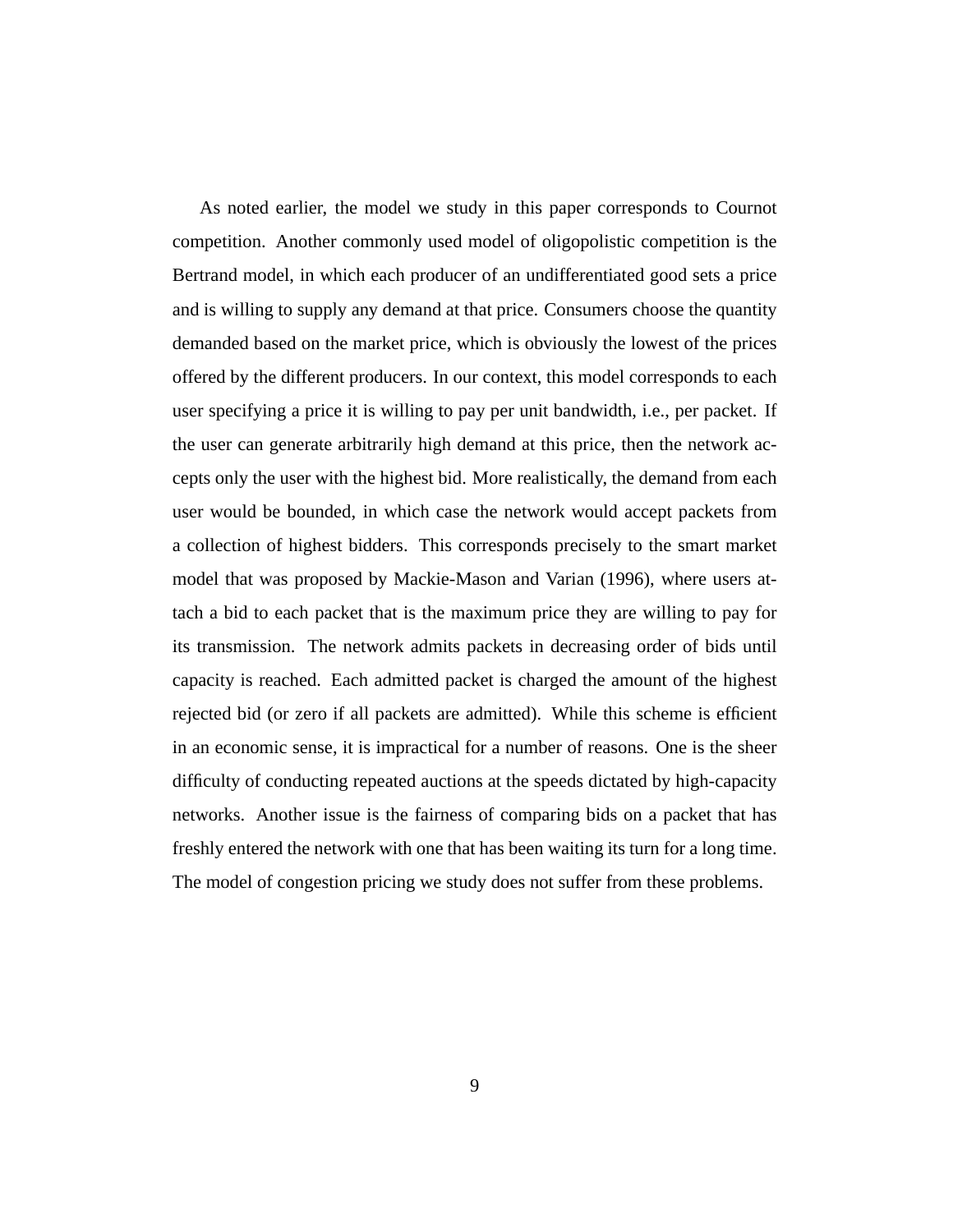#### **3 User Adaptation and Convergence**

The following assumptions will be made in the rest of the paper. The utility functions  $u_i$  are increasing, strictly concave and differentiable for each  $i$ , while the price function  $\phi$  is strictly increasing, convex and differentiable.

Let  $\hat{p}_i(n)$  denote player *i*'s expectation of the price of bandwidth in time slot *n*, which is formed, in a manner to be specified, on the basis of all information available to him up to time *n*−1. This information consists of the history of prices  $p(k)$ , and his own actions  $x_i(k)$ , for all times k up to and including  $n-1$ . Player *i* chooses his action  $x_i(n)$  to maximize his payoff conditional on his expected price,  $\hat{p}_i(n)$ , i.e., he seeks an  $x_i(n)$  that achieves

$$
\max_x \ \big\{ u_i(x) - x \hat{p}_i(n) \big\}.
$$

Since  $u_i$  is strictly concave and differentiable,  $x_i(n)$  is the solution of

$$
u'_{i}(x_{i}(n)) = \hat{p}_{i}(n).
$$
 (3)

We define  $h_i = (u'_i)^{-1}$ , noting that the inverse exists since  $u'_i$  is strictly decreasing by the assumption that  $u_i$  is strictly concave. If  $u'_i(0)$  is finite, then  $h_i$  is only defined on the interval  $[0, u'_i(0)]$ . We extend its definition to  $\mathbb{R}_+ \cup \infty$  by setting  $h_i(p) = 0$  for all  $p > u'_i(0)$ . Now  $x_i(n) = h_i$ ¡  $\hat{p}_i(n)$ ¢ , and the actual price in time slot  $n$  is given by

$$
p(n) = \phi\left(\sum_{i=1}^N x_i(n)\right) = \phi\left(\sum_{i=1}^N h_i(\hat{p}_i(n))\right).
$$
 (4)

We now ask the following: Is there a price that is self-consistent in the sense that, if all users have it as their predicted price and select their transmission rate accordingly, then the resulting price coincides with the prediction? More precisely,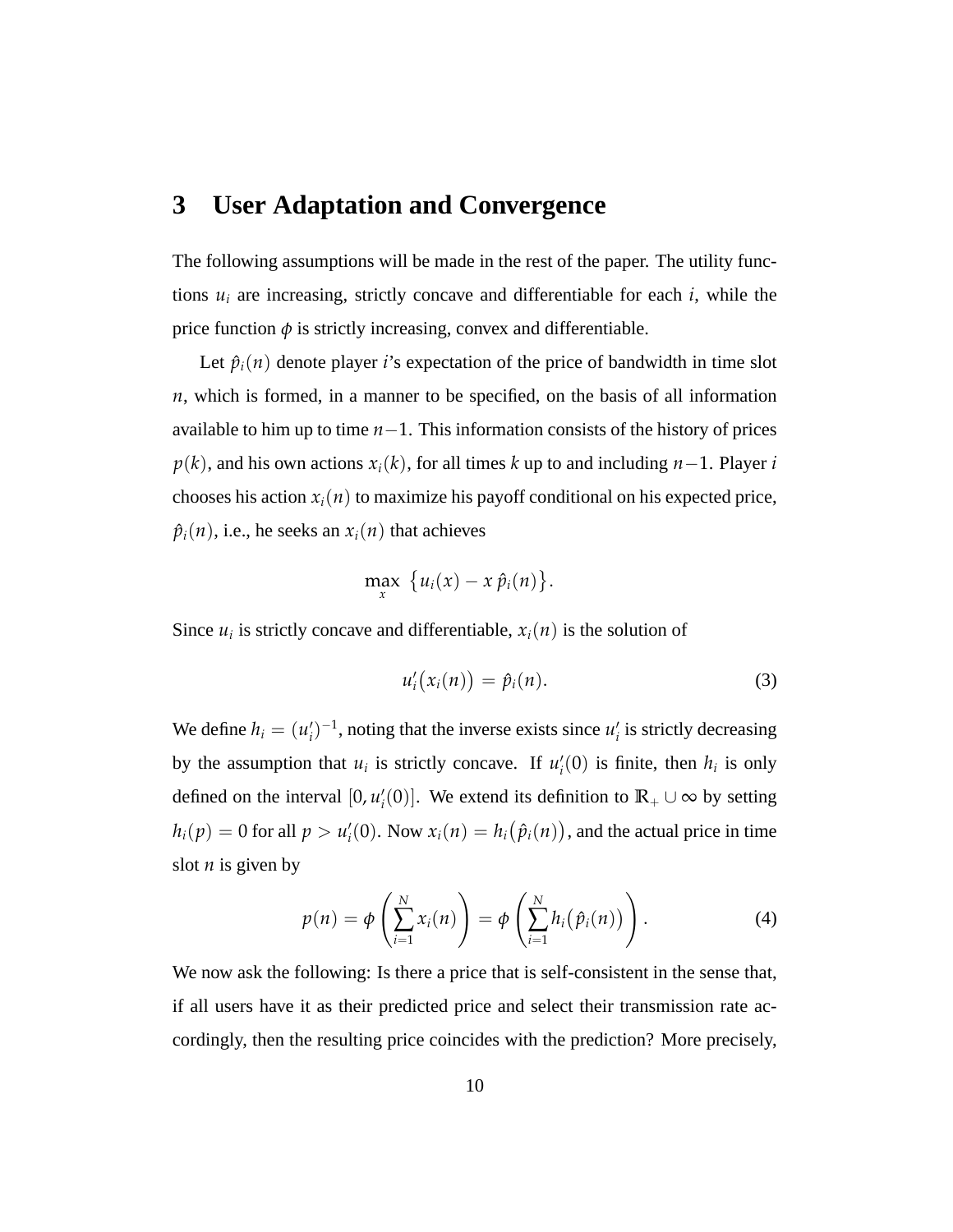is there a  $q^*$  such that

$$
q^* = \phi\left(\sum_{i=1}^N h_i(q^*)\right). \tag{5}
$$

The answer is yes, by Brouwer's fixed point theorem (see Varian (1992), for example), as we now show.

**Lemma 1** *Suppose the utility functions u<sup>i</sup> are strictly concave, increasing and differentiable for each i, and that the price function φ is continuous and increasing.*

*Let*  $h_i$  *be defined as above. Then, the function*  $q \mapsto \phi$ ¡  $\sum_{i=1}^{N} h_i(q)$ ¢ *has a fixed point.* In other words, there is a self-consistent price  $q^*$  such that  $q^*$  = *φ* ¡  $\sum_{i=1}^N h_i(q^*)$ ¢ *a Moreover, the fixed point*  $q^*$  *is unique.*  $\Box$ 

We have thus established the *existence* and *uniqueness* of a self-consistent price in the sense described above. In general, it is not clear whether the process of user adaptation *converges* to the fixed point from arbitrary initial conditions. We shall now investigate this question in a specific model of adaptation.

Suppose players make use of a one-step error correction mechanism for prediction, which corresponds to using an exponentially weighted moving average estimator. Specifically, let the assumed model of user expectation formation be

$$
\hat{p}_i(n+1) = \hat{p}_i(n) + \alpha_i [p(n) - \hat{p}_i(n)] \n= \sum_{k=0}^n (1 - \alpha_i)^k \alpha_i p(n-k) + (1 - \alpha_i)^{n+1} \hat{p}_i(0),
$$
\n(6)

where the  $\alpha_i$  are given constants, and it is assumed that  $1 - \alpha_i \in (0, 1)$  for all *i*. Our aim is to show that, as *n* tends to infinity,  $p(n)$  and  $\hat{p}_i(n)$ , for each *i*, converge to the self-consistent price,  $q^*$ .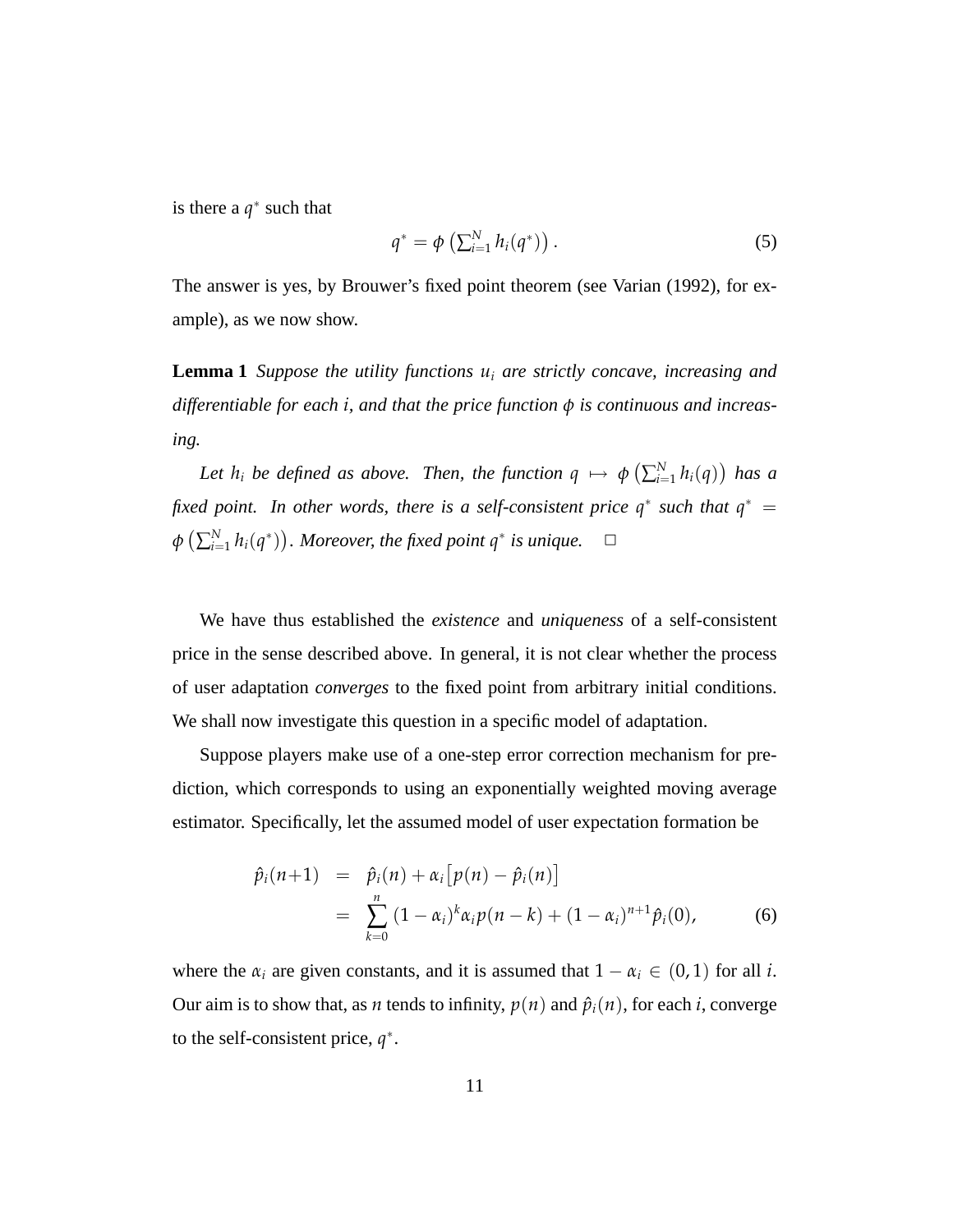There are two reasons why players should employ some form of averaging in generating predictions. The first is stability. If players choose their optimal response based on the current price, i.e.,  $\alpha_i = 1$  for all *i*, then there are initial conditions for which the dynamics will not converge to the fixed point; see Theorem 2 and Lemma 3 below. Indeed, most work on congestion pricing assumes some form of averaging, either rate smoothing at the users (e.g. Kelly et al. (1998)) or price smoothing in the network (e.g. Low and Lapsley (1999)), as this is required to guarantee stability. The second reason for averaging is to smooth out stochastic fluctuations. We point out later that under suitable assumptions, the packet arrival process in a large system can be modelled as a (inhomogeneous) Poisson process with rate  $x(t)$ . Thus, the number of packets arriving in a discrete time slot will be a Poisson random variable, and the price in any time slot will also be random, even in a static setting where  $x(t) \equiv x$ . The objective of the players in this context is to choose their rates in order to maximize utility subject to the mean price; they cannot track the noise in the price process by definition. In practice, of course, the system is not static, and if the  $\alpha_i$  are chosen too small, then players won't be able to react fast enough to sudden changes in the network. By characterizing how large  $\alpha_i$  can be while ensuring stability, we provide guidance on how to choose  $\alpha_i$ in practice.

**Assumptions**: The *utility functions* are of the form

$$
u_i(x) = w_i \frac{x^{\beta} - 1}{\beta}, \quad \beta < 1, \quad w_i > 0, \ i = 1, ..., N.
$$
 (7)

Utility functions of this form are well known in economics, where they are variously termed CRRA (constant relative risk aversion) or CES (constant elasticity of substitution) or "isoelastic utility functions"; see, for example, Blanchard and Fisher (1989). If  $\beta = 0$ , we interpret the formula to mean  $u_i(x) = w_i \log x$ .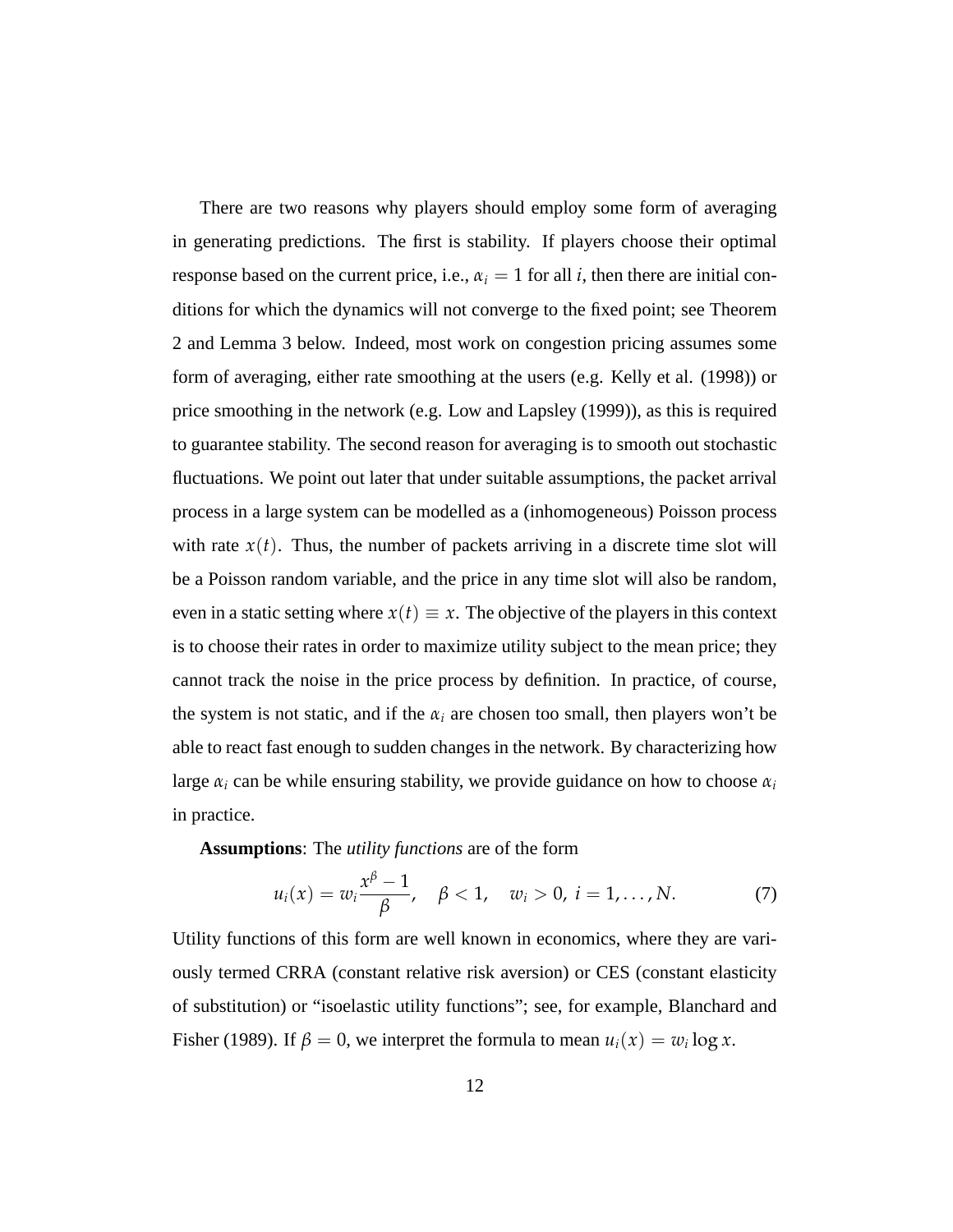The *price function* is assumed to be isoelastic

$$
\phi(x) = \left(\frac{x}{C}\right)^k,\tag{8}
$$

where *C* is a scale parameter that is associated with the physical capacity of the link, and *k*≥1 defines the steepness of the penalty for demand in excess of capacity. We assume for simplicity that all players adapt their price expectations at the same rate, that is,  $\alpha_i = \alpha$  for all *i*.

Logarithmic utility functions date back to Daniel Bernoulli's explanation of the St. Petersburg Paradox; see Bernoulli (1738). The application of logarithmic utility functions to communication networks has been considered by Kelly et al. (1998) where they interpret the parameter  $w_i$  as a measure of user *i*'s willingness to pay for bandwidth. Utility functions of the form (7) have been considered by Massoulié and Roberts (1999), who provide an engineering interpretation of the welfare maximization problem for certain values of *β*. It has been observed that the rate adaptation of TCP approximates the behavior of a user who seeks to maximize such a utility function with  $\beta = -1$ .

In the Cournot competition analogue of our model, the function  $\phi$  plays the role of a demand function. The form we consider corresponds to constant price elasticity. This function also has a close connection with the loss functions of some queues, as we now show.

Consider first an open-loop queueing system with *N* independent flows, in which each flow has mean rate *x*. The *aggregate* arrival process converges to a Poisson process in the following sense: if  $A^N(t, u)$  is the total number of packets arriving in the interval  $(t, u)$ , then the random process  $\tilde{A}^{N}(u) = A^{N}(t, t + u/N)$ converges weakly to a Poisson process with rate *x* (Cao and Ramanan, 2002). They also show that this result carries through to queue size: if  $Q^N(t)$  is the queue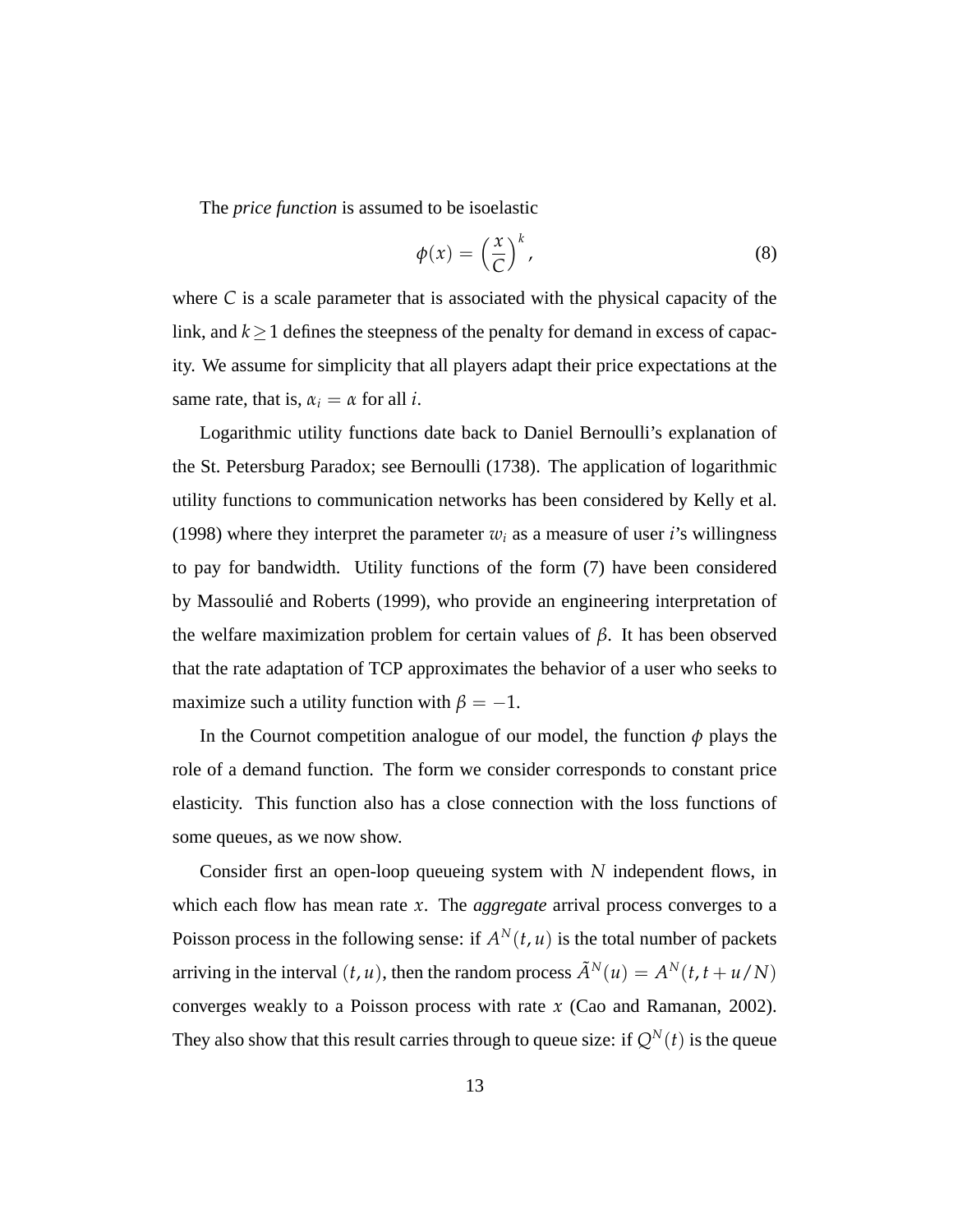size at time *t*, then the distribution of  $Q<sup>N</sup>(t)$  converges to that for a queue fed by a Poisson process with arrival rate *x* and served at constant rate *C*, in an infinitebuffer system, assuming  $x < C$ . We expect that this result can be extended to a system with a finite buffer *B*, and to  $x > C$ . The loss probability for a finite-buffer open-loop queue is thus

$$
p=L_B(x/C),
$$

where  $L_B$  can be calculated by finding the equilibrium distribution of a suitable Markov chain.

Suppose next that the source rates  $x$  vary over time, but "slowly." It is known that  $Q^{N}(t)$  makes excursions of size  $O(1)$  in timescale  $O(1/N)$  (Raina and Wischik (2005)). Therefore, in any short interval  $(t, t + \delta)$ , the queue size will repeatedly hit empty and full. This suggests that, if the mean arrival rate  $x(t)$  does not change by much in the interval  $(t, t + \delta)$ , the loss probability is

$$
p(t) = L_B(\rho(t)),
$$
\n(9)

where  $\rho(t) = x(t)/C$ . So, for example, if the resource were modelled as an *M*/*M*/1 queue with service rate *C* packets per unit time, at which a packet is marked with a congestion signal if it arrives at the queue to find at least *B* packets already present, this would yield

$$
p(x) = \left(\frac{x}{C}\right)^B.
$$

Thus, our price function  $\phi$  can be motivated as being proportional to the packet loss probability for a given aggregate arrival rate.

Recall that an objective of the pricing scheme is to avoid packet drops by signalling incipient congestion. Therefore, links should set prices in a manner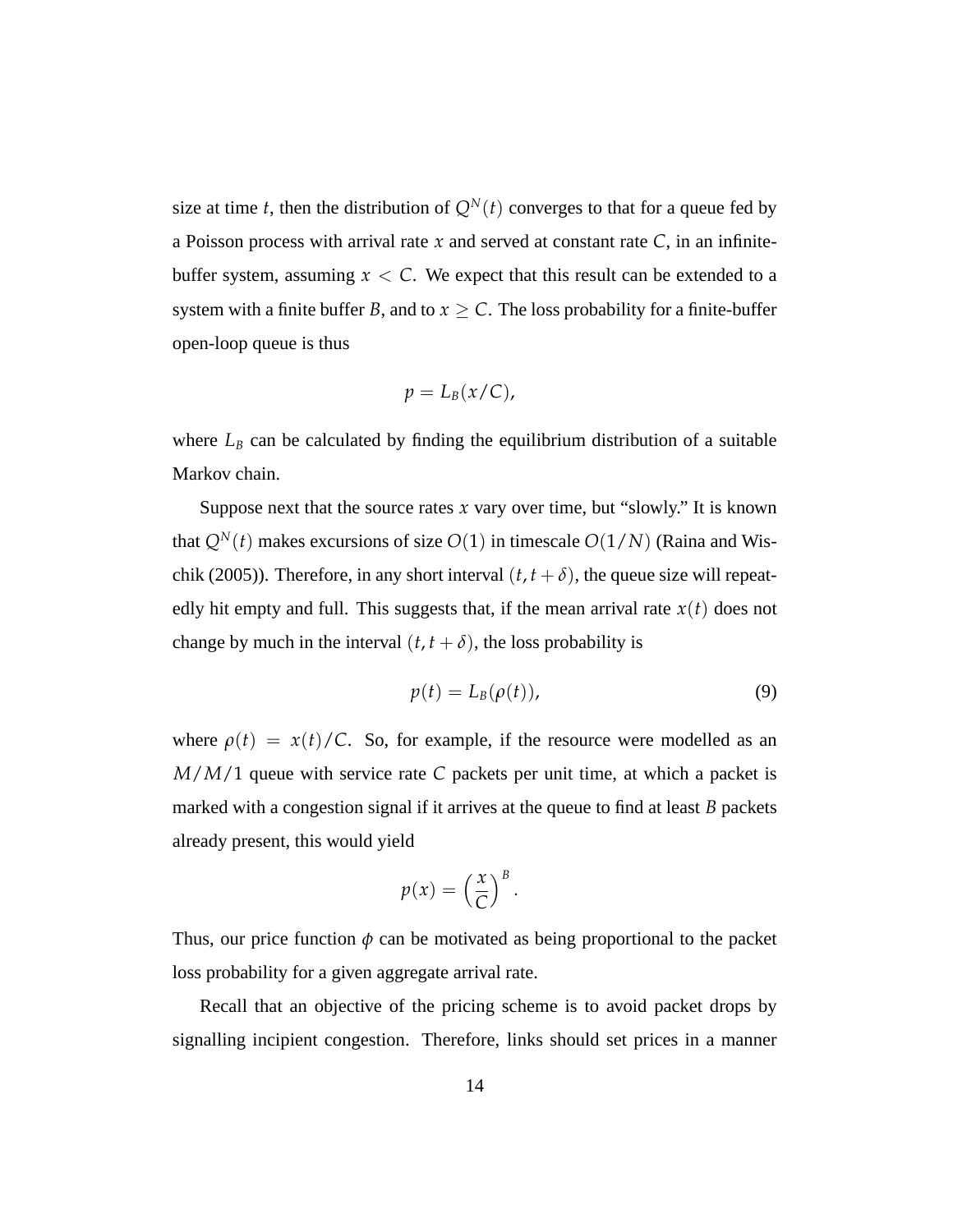that ensures that aggregate demand does not exceed the physical capacity of the link for extended periods of time; this may involve setting *C* in the price function (8) to be some fraction, such as 90%, of the actual link capacity. The parameter *C* can be set, for instance, using an adaptive scheme; the idea is to adjust *C* on a slow time scale in order to achieve a desired trade-off between high link utilization and low packet drop probability. A similar idea has been proposed and analyzed by Kunniyur and Srikant (2001) in a related context.

We shall, for the remainder of the paper, focus on the pricing function (8). So in the context of our model, we can rewrite the fixed point equation (5) as

$$
q^* = \left(\frac{W_\beta}{q^*C_\beta}\right)^K \text{ where } K = \frac{k}{1-\beta}, \ W_\beta = \left(\sum_i w_i^{\frac{1}{1-\beta}}\right)^{1-\beta}, \ C_\beta = C^{1-\beta}. \tag{10}
$$

Note that this equation has a unique solution as the right hand side is a decreasing function of  $q^*$ . Let  $\hat{p}_i(n)$  denote the price expectation of user *i* at the beginning of time slot *n*, and define the weighted average

$$
\hat{p}(n) = W_{\beta}^{-1/(1-\beta)} \sum_{i=1}^{N} w_i^{1/(1-\beta)} \hat{p}_i(n).
$$
 (11)

We wish to show that, as  $n \to \infty$ , each of the users' price expectations  $\hat{p}_i(n)$ converges to the unique self-consistent price  $q^*$  that solves (10).

We first show that the price expectations of all users remain bounded. We then use this to show that the price expectations of the users converge to a common value, and the common value is the fixed point,  $q^*$ .

**Lemma 2** *The price expectations of all users remain confined at all times to an interval that is bounded away from zero and infinity. To be precise, let*  $m =$  $\alpha^{1/K} q^*$  min $_{i=1}^N(w_i/W_\beta)$ *. Then, for all*  $i = 1, \ldots, N$ *, and all*  $n \geq 1$ *,*  $\hat{p}_i(n) \geq 1$  $(1 - \alpha)m$ *. Moreover, for any*  $\delta > 0$  *and all n sufficiently large,*  $\hat{p}_i(n) \leq (1 + \delta)n$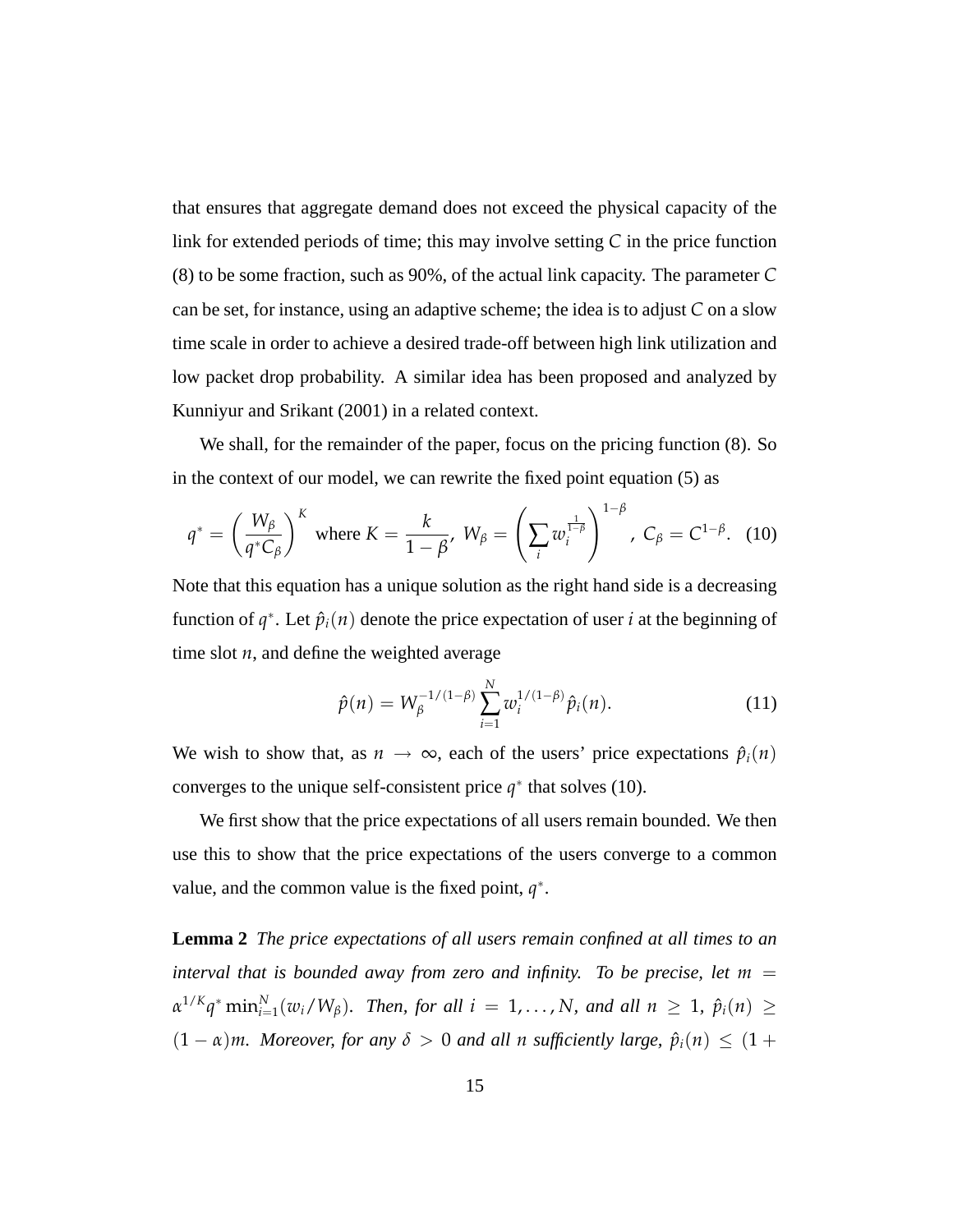$$
\delta) q^* \left( \frac{q^*}{(1-\alpha)m} \right)^K for \ all \ i. \quad \Box
$$

Note that the actual price  $p(n)$  in time slot *n* is the common value of the feedback signal received by all users at the end of this time slot, and which they use to form their expectations at the beginning of the next time slot. It is now immediate from (6) that, irrespective of the initial prices  $\hat{p}_i(0)$ , the expectations  $\hat{p}_i(n)$  converge towards each other at a geometric rate. Specifically,

$$
|\hat{p}_i(n)-\hat{p}(n)|\leq |1-\alpha|^n\max_{i,j}|\hat{p}_i(0)-\hat{p}_j(0)|\quad\forall\ i=1,\ldots,N.
$$

Henceforth, we fix  $\epsilon > 0$  and consider *n* sufficiently large that  $|\hat{p}_i(n) - \hat{p}(n)| < \epsilon$ for all *i*.

Recall that, by (3) and (7), user  $i$ 's transmission rate in time slot  $n$  is given by

.

$$
x_i(n) = \left(\frac{w_i}{\hat{p}_i(n)}\right)^{\frac{1}{1-\beta}} = \left(\frac{w_i}{\hat{p}(n)}\right)^{\frac{1}{1-\beta}} \left[1 + \frac{\hat{p}_i(n) - \hat{p}(n)}{\hat{p}(n)}\right]^{\frac{-1}{1-\beta}}
$$

We showed in Lemma 2 that, for all *n* sufficiently large,  $\hat{p}(n)$  lies in a compact interval bounded away from the origin. Hence, by Taylor's theorem, there is a constant *γ* such that

$$
\left|x_i(n)-\left(\frac{w_i}{\hat{p}(n)}\right)^{\frac{1}{1-\beta}}\left[1-\frac{1}{1-\beta}\frac{\hat{p}_i(n)-\hat{p}(n)}{\hat{p}(n)}\right]\right|\leq \gamma\epsilon^2.
$$

In the following,  $\gamma$  will denote a generic constant, not necessarily the same in each instance. Summing the above equation over  $i$ , we find that the aggregate demand satisfies  $\vert x(n) -$ ¡ *W*<sup>*β*</sup>(*n*)  $\int_1^{1/(1-\beta)}$  |  $\leq \gamma \epsilon^2$ , and so, by (8), the actual price in time slot *n* satisfies  $| p(n) -$ ¡  $W_{\beta}$ /( $\hat{p}(n)C_{\beta}$ )  $\left| \int_{0}^{K} \right| \leq \gamma \epsilon^2$ . Consequently, by (6), the mean price estimate at time  $n + 1$  satisfies  $\overline{a}$  $\overline{a}$ 

$$
\left|\hat{p}(n+1) - (1-\alpha)\hat{p}(n) - \alpha \left(\frac{W_{\beta}}{\hat{p}(n)C_{\beta}}\right)^{K}\right| \leq \gamma \epsilon^{2}.
$$
 (12)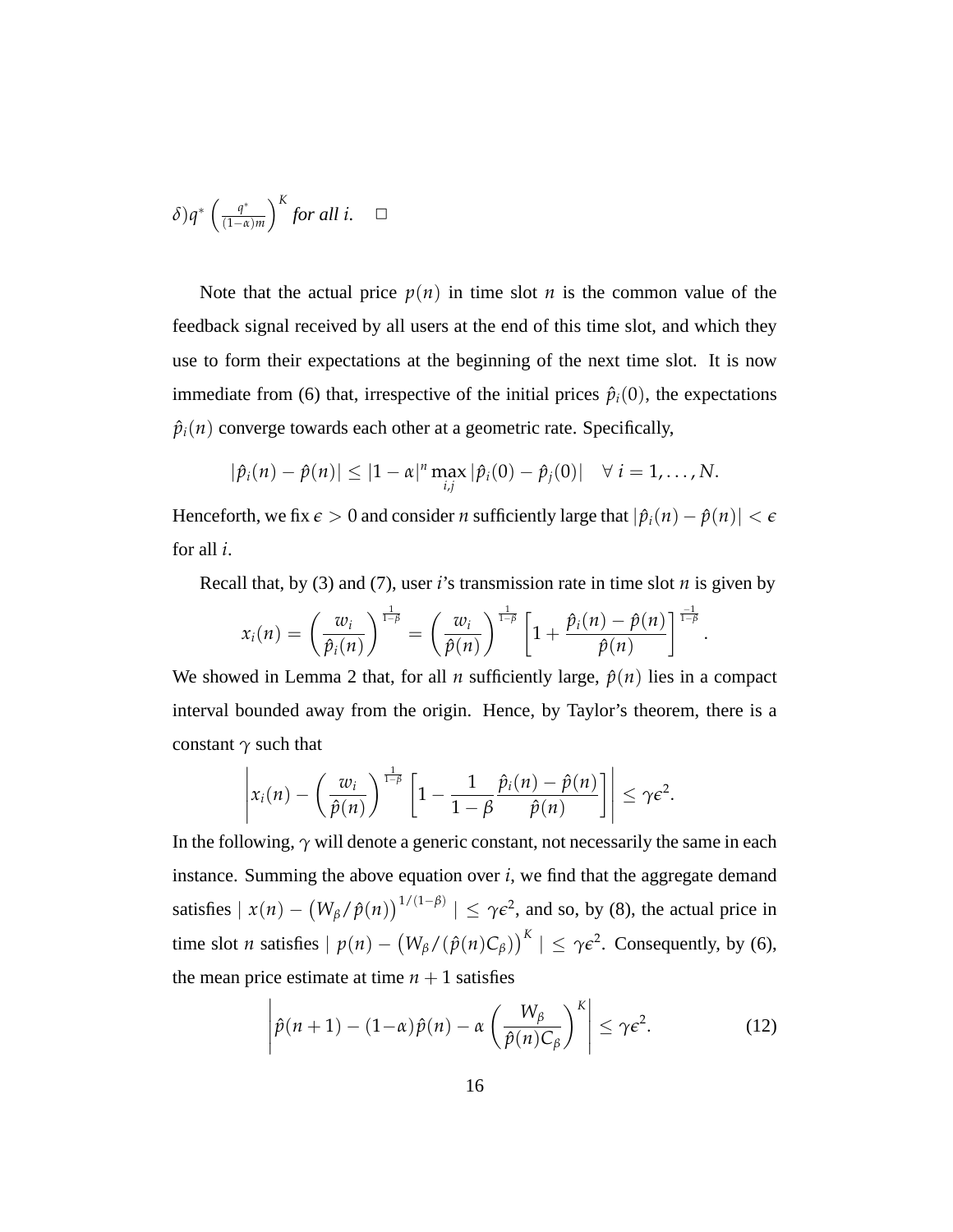Let  $\delta_n = (\hat{p}(n) - q^*)/q^*$  denote the error in the mean price estimate at time *n* relative to the equilibrium price. Using (12) and (10), we obtain the perturbed recursion

$$
\left|\delta_{n+1}-f(\delta_n)\right| \leq \gamma \epsilon^2, \quad \text{where } f(x) = (1-\alpha)(1+x) + \frac{\alpha}{(1+x)^K} - 1. \tag{13}
$$

Observe that  $f(x) - x$  is convex,  $f(0) = 0$ , and that  $f(x) - x \rightarrow +\infty$  as  $x \rightarrow -1$ , while  $f(x) - x \rightarrow -\infty$  as  $x \rightarrow \infty$ . Therefore *f* has a unique fixed point at zero. It is also clear from (13) that  $f(x) > -1$  for all  $x > -1$ . Thus, *f* maps the interval  $(-1, \infty)$  into itself and so its iterates  $f^n$  are well defined on this interval.

We want to find a condition on  $\alpha$  such that, starting from any initial condition  $\delta_0$ , the iterates  $\delta_n$  converge to a size  $\epsilon$  neighborhood of the origin, the fixed point of *f* . Such a condition is provided in the following two theorems.

**Theorem 1** *Suppose*  $\alpha < \frac{1}{K+1}$  $\frac{1}{K+1}$  and  $\epsilon$  is sufficiently small. Then, starting from *any initial condition, the relative error,*  $\delta_n$ *, of the mean price estimate converges geometrically fast to an e-neighborhood of the origin.*

**Theorem 2** *Let α* ∈  $(1)$  $\frac{1}{K+1}$ , 1 ] *be such that, for every*  $\epsilon > 0$ *, there is a*  $\lambda \in$ [0, 1) *satisfying f* ¡ *f*(*x*) ∧<br>∖  $\leq \lambda^2 x$  *for all*  $x \geq \epsilon$ *. Then, for any initial condition, δ<sup>n</sup> converges geometrically to an e-neighborhood of the origin. Conversely, if f* ¡ *f*(*x*) ¢  $> x$  *for any*  $x > 0$ , *then there is an initial condition for which*  $\delta_n$  *stays bounded away from the origin.*

We now derive a simple condition on  $\alpha$  that is sufficient for the hypotheses of the above theorem to hold, and a different condition which is necessary.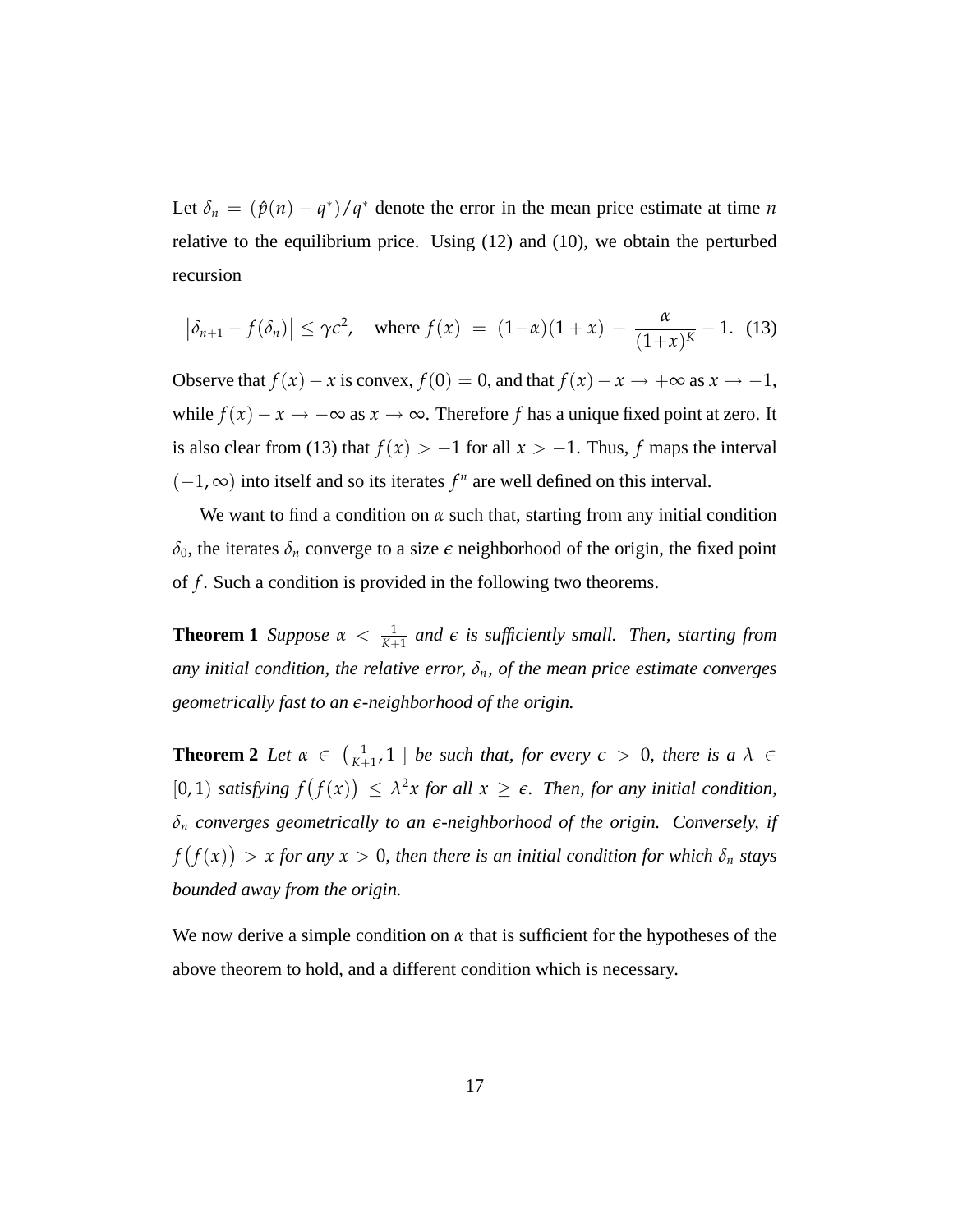**Lemma 3** *Suppose*  $\alpha \in (0,1)$ *,*  $K > 1$ *, and that*  $f$  *is defined as in* (13)*.* If  $\alpha K \leq 1$ *, then, for any*  $\epsilon > 0$ *, there is a*  $\lambda < 1$  *such that*  $f$ ¡ *f*(*x*) ¢  $\leq \lambda^2 x$  for all  $x > \epsilon$ *. On the other hand, if*  $\alpha(K + 1) > 2$ *, then there is an*  $x > 0$  *such that f* ¡ *f*(*x*) ¢ ≥ *x.*

**Remark:** Extensive numerical studies suggest that the condition  $\alpha(K + 1) \leq 2$ is both necessary and sufficient for  $f \circ f$  to be a contraction, but we have not been able to prove sufficiency. This condition is necessary and sufficient for local stability of the liberalization of the above system around its equilibrium.

#### **4 Conclusions**

Congestion pricing has been proposed as a mechanism for reflecting the social costs of congestion to users of the Internet. We considered the behavior of users in the presence of congestion charges, and modelled the resulting interaction as a game. We proposed a model of utility maximizing players in an environment where prices are determined, *ex post*, by the collective actions of all. The players attempt to predict prices based on their knowledge of the history of the price process, and choose their actions to maximize their utility conditional on their predictions. This is analogous to fictitious play in game theory. We found that, under reasonable assumptions, this model of adaptation leads the system to an efficient allocation: players' price predictions converge to the actual price and their bandwidth shares converge to levels that equalize their marginal utility of bandwidth to the price of bandwidth.

A natural next step would be to extend the model and analysis to a general network and, in particular, to model heterogeneous delays and user-specific smoothing parameters for price prediction. It would also be interesting to examine the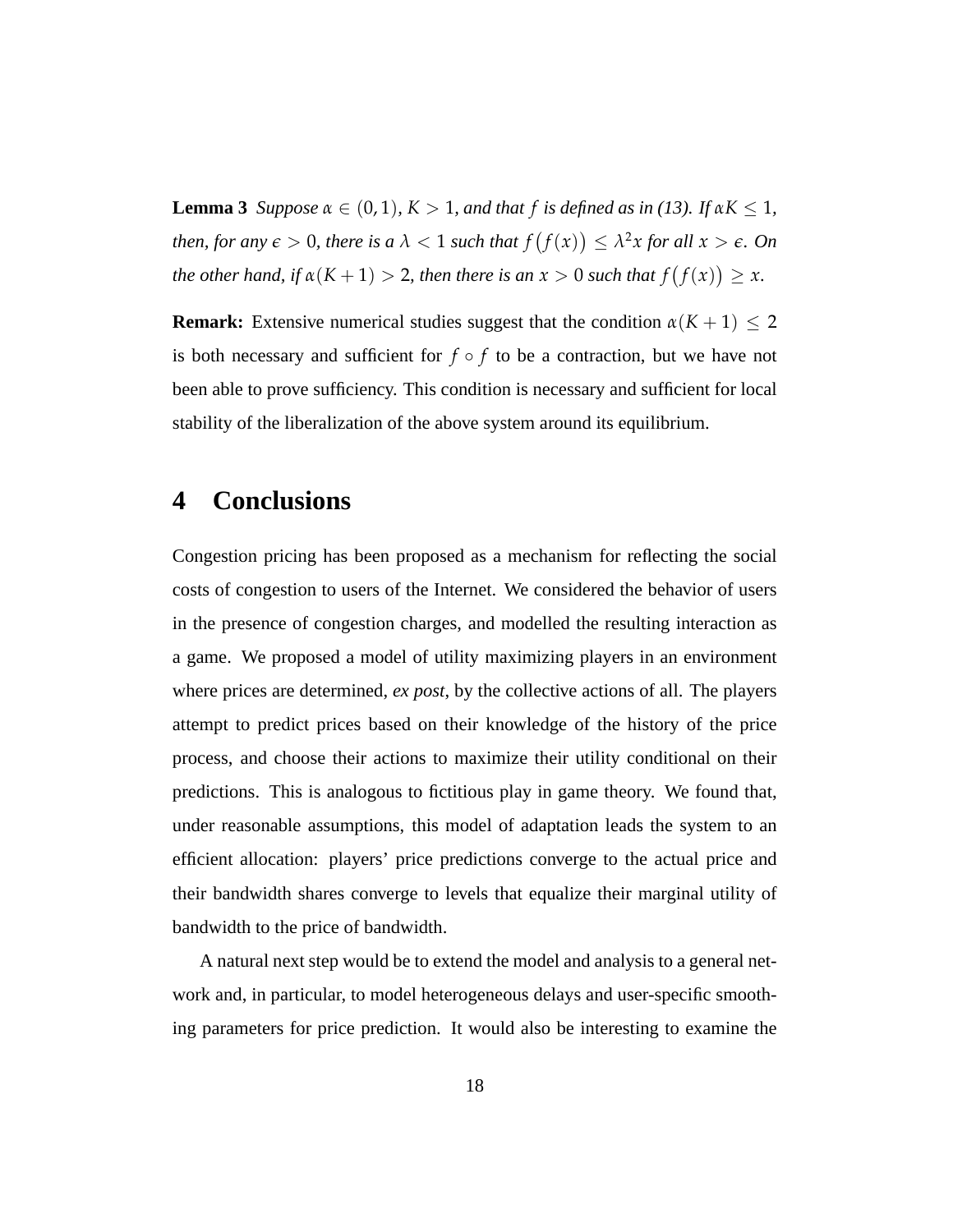effect different pricing functions may have on the interaction between users. Such functions, which also have their genesis in queueing phenomena, serve as templates for "resource design," which in turn help understand and meet Quality of Service (QoS) requirements. Thus, their impact on network performance and user behavior would be of interest to network service providers as well as software vendors.

### **Acknowledgements**

We are grateful to Frank Kelly and Gaurav Raina for helpful comments. Richard Steinberg acknowledges support in part from the Communications Research Network (CRN), a part of the Cambridge-MIT Institute (CMI).

### **Appendix**

Proof of Lemma 1: Define  $f \colon \mathbb{R}^N_+ \to [0,1]^N$  by

$$
f_i(p_1,\ldots,p_N)=\frac{p_i}{1+p_i},\quad i=1,\ldots,n,
$$

and  $\Psi: \mathbb{R}^N_+ \to \mathbb{R}^N_+$  by

$$
\Psi_i(p_1,\ldots,p_N)=\phi\left(\sum_{i=1}^N h_i(p_i(n))\right), \quad i=1,\ldots,N.
$$

If  $\Psi$  has a fixed point, then it must necessarily be of the form  $(q^*, \dots, q^*)$  with *N* identical components, and it is clear that *q*<sup>∗</sup> solves (5). Now *f* is invertible and it is not hard to see that  $f \circ \Psi \circ f^{-1}$  is a continuous map from the compact,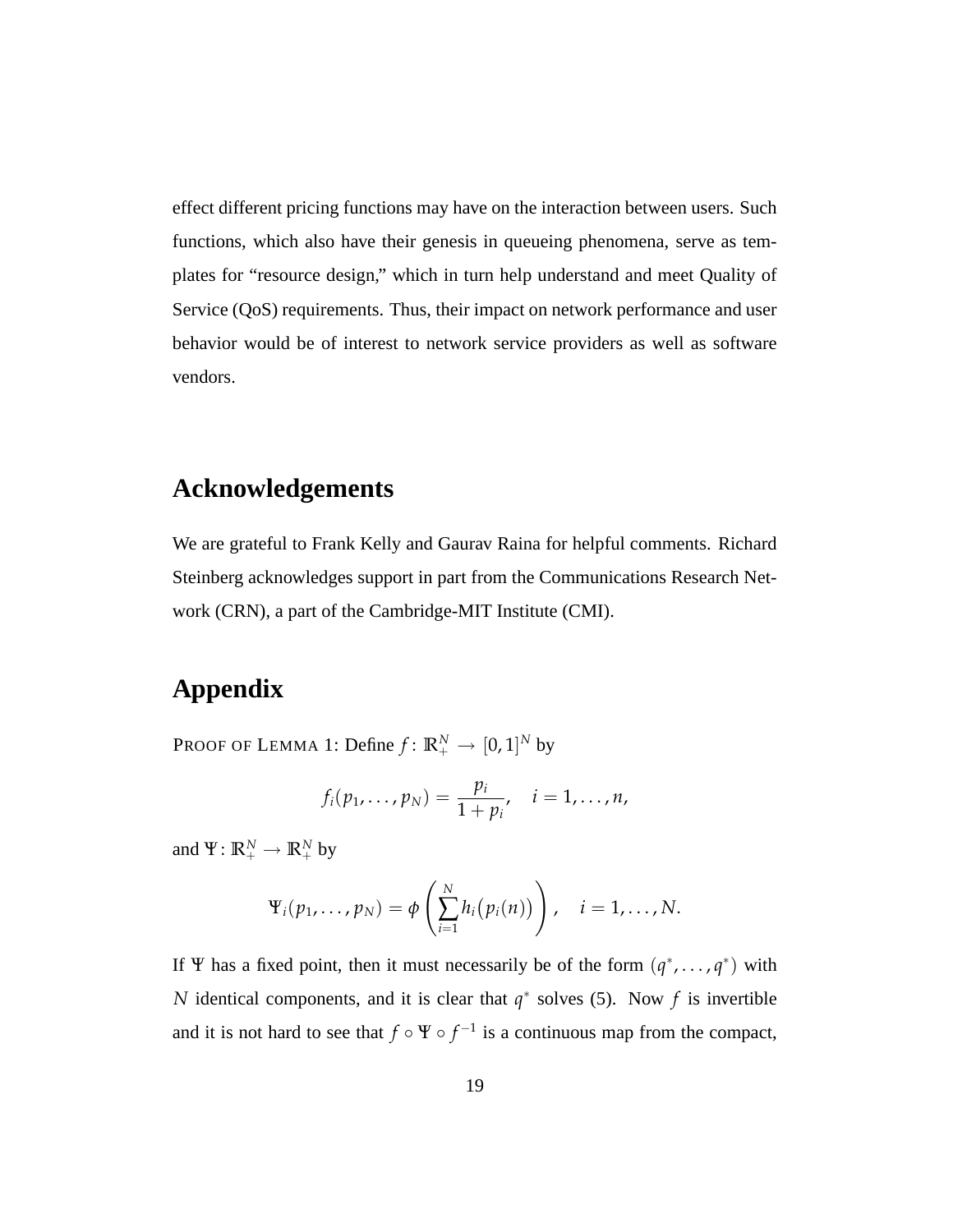convex set  $[0, 1]^N$  into itself. Thus, it has a fixed point,  $\mathbf{x} \in [0, 1]^N$ , by Brouwer's fixed point theorem. Note that  $x_i < 1$  for all  $i = 1, \ldots, N$ ; if  $x_i = 1$ , then the  $i$ <sup>th</sup> component of  $f \circ \Psi \circ f^{-1}(\mathbf{x})$  is zero, since  $h_i(\infty) = 0$  by definition, and so **x** cannot be a fixed point. Thus, any fixed point **x** of  $f \circ \Psi \circ f^{-1}$  is in  $[0, 1)^N$ , and so  $f^{-1}(\mathbf{x}) \in \mathbb{R}^N$ . Clearly  $f^{-1}(\mathbf{x})$  is a fixed point of  $\Psi$ .

Next, if  $u_i$  is strictly concave, then  $u'_i$  is decreasing, and so is  $h_i = (u'_i)^{-1}$ . Since  $\phi$  is increasing, the function  $x \mapsto \phi$ ¡  $h_1(x), \ldots, h_N(x)$ ¢ is decreasing. Thus, it can have at most one fixed point, establishing uniqueness.  $\Box$ 

PROOF OF LEMMA 2: Let *n* denote the first time, possibly 0, at which  $\hat{p}_i(n) < m$ for some *i*. Then, by (3) and (7),  $x_i(n) \ge (w_i/m)^{1/(1-\beta)}$ . Since the aggregate demand  $x(n)$  is no smaller than the demand,  $x_i(n)$ , of user *i*, we obtain from (8) that

$$
p(n) \ge \left(\frac{w_i}{mC_{\beta}}\right)^K \ge \frac{1}{\alpha} \left(\frac{W_{\beta}}{q^*C_{\beta}}\right)^K = \frac{q^*}{\alpha},
$$

where we have used the definition of *m* to obtain the second inequality, and (10) to obtain the last equality. Thus,  $\hat{p}_i(n+1) = (1 - \alpha)\hat{p}_i(n) + \alpha p(n) \geq q^*$  for all *i*.

We have thus shown that, if  $\hat{p}_i(n) < m$  for some *i* and *n*, then  $\hat{p}_i(n+1) > m$ . On the other hand, if  $\hat{p}_i(n) \geq m$ , then  $\hat{p}_i(n+1) \geq (1-\alpha)m$ . This establishes the first claim of the lemma.

Now, since  $\hat{p}_i(n) \ge (1 - \alpha)m$  for all *i*, it follows from (3) and (7) that

$$
x(n) \leq \left(\frac{W_{\beta}}{(1-\alpha)m}\right)^{1/(1-\beta)},
$$

so that by (8)

$$
p(n) \leq \left(\frac{W_{\beta}}{(1-\alpha)mC_{\beta}}\right)^K = \left(\frac{q^*}{(1-\alpha)m}\right)^K q^*.
$$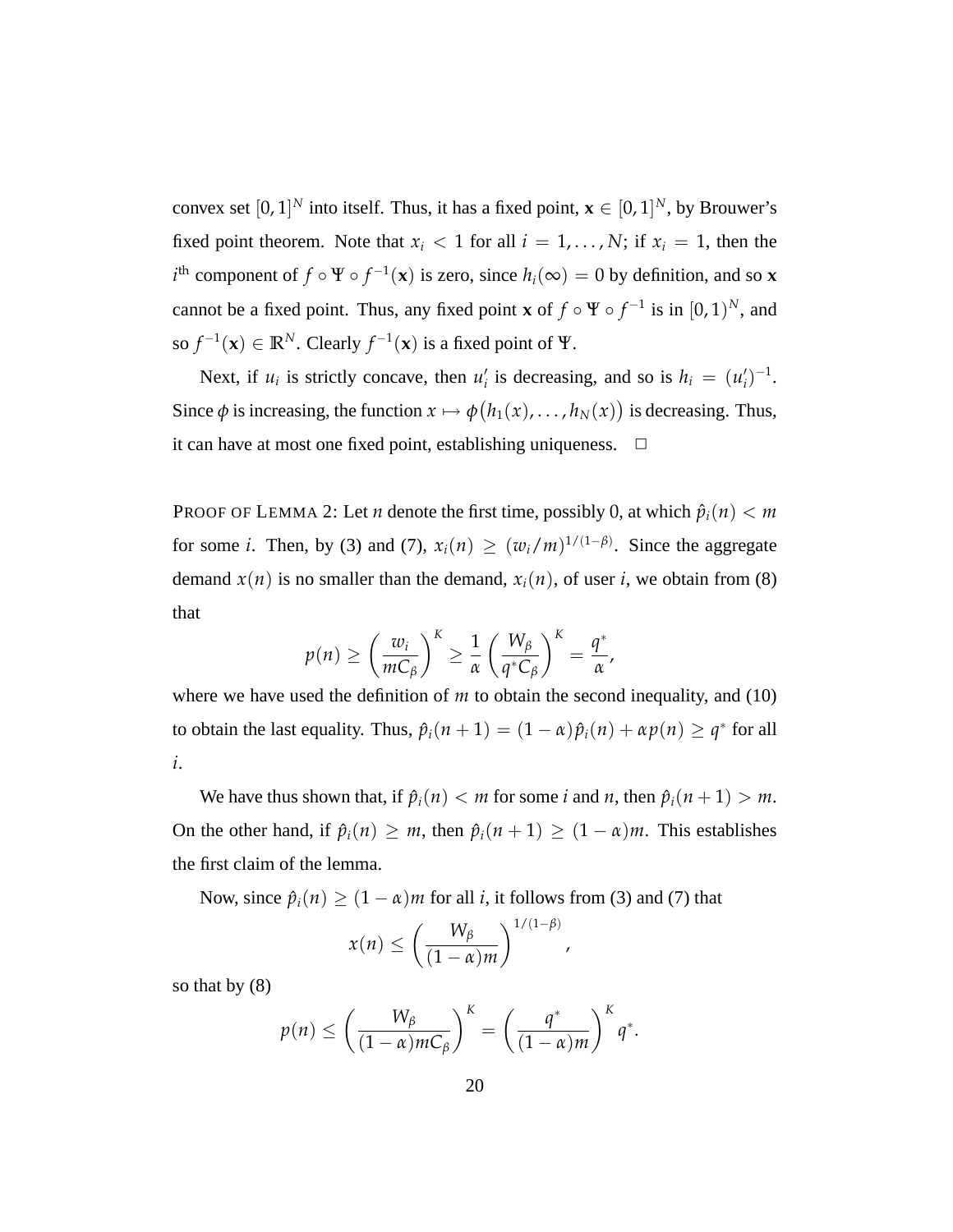Since this holds for all  $n$ , the second claim of the lemma is immediate from  $(6)$ .  $\Box$ 

PROOF OF THEOREM 1: We have  $f'(x) = 1 - \alpha - \frac{\alpha K}{(1+x)}$  $\frac{\alpha K}{(1+x)^{K+1}}$ . Now  $\alpha K \leq 1 - \alpha$ by assumption, so  $0 < f'(x) < 1 - \alpha$  for all  $x > 0$ . Since  $f(0) = 0$ , we get  $0 < \alpha$  $f(x) < (1 - \alpha)x$  for all  $x > 0$ . Choose  $\epsilon$  small enough that  $\rho := 1 - \alpha - \gamma \epsilon < 1$ . Then, by (13),

$$
-\gamma \epsilon^2 \leq \delta_{n+1} \leq \rho \delta_n \qquad \forall \delta_n > \epsilon.
$$

Thus, for initial conditions  $\delta_0 > \epsilon$ ,  $\delta_n$  converges geometrically at rate  $\rho$  to the interval  $[-\gamma \epsilon^2, \epsilon]$ .

Since *f* is convex and  $f(0) = 0$ , the equation  $f(x) = 0$  has at most one other solution, which we denote  $x_0$ . Observe that  $x_0 \le 0$ , because  $f'(0) \ge 0$ . Now, for  $x \in (x_0, 0)$ , we have by the convexity of f that  $0 > f(x) > f(0) + xf'(0) = \lambda x$ , where  $\lambda = 1 - \alpha(K+1) \in [0,1)$ . Choosing  $\epsilon$  small enough that  $\rho := \lambda + \gamma \epsilon$ 1, we get

$$
\gamma \epsilon^2 > \delta_{n+1} > \rho \delta_n \qquad \forall \delta_n \in (x_0, -\epsilon).
$$

So, if the initial condition is  $\delta_0 \in (x_0, -\epsilon)$ , then  $\delta_n$  converges geometrically at rate  $\rho$  to the interval  $[-\epsilon, \gamma \epsilon^2]$ .

If  $\delta_0 \in (-1, x_0]$ , then  $f(\delta_0) \ge 0$  by convexity, so  $\delta_1 \ge -\gamma \epsilon^2$ . Thus, either  $\delta_1$  > *e* and the previous argument applies to the initial condition  $\delta_1$ , or  $\delta_1$  is already in an *e*-neighborhood of the origin.

Finally, we wish to show that once the iterates  $\delta_n$  enter an  $\epsilon$ -neighborhood of the origin, they remain in this neighborhood. Recall that  $f'(0) = 1 - \alpha(K +$ 1) ∈ [0, 1). Hence, for small enough  $\epsilon$ ,  $\rho := \sup_{x \in [-\epsilon,\epsilon]} |f'(x)| < 1$ , and so  $|f(x)| < \rho x$  on  $[-\epsilon, \epsilon]$ . It is now immediate from (13) that, if  $\delta_n \in [-\epsilon, \epsilon]$ , then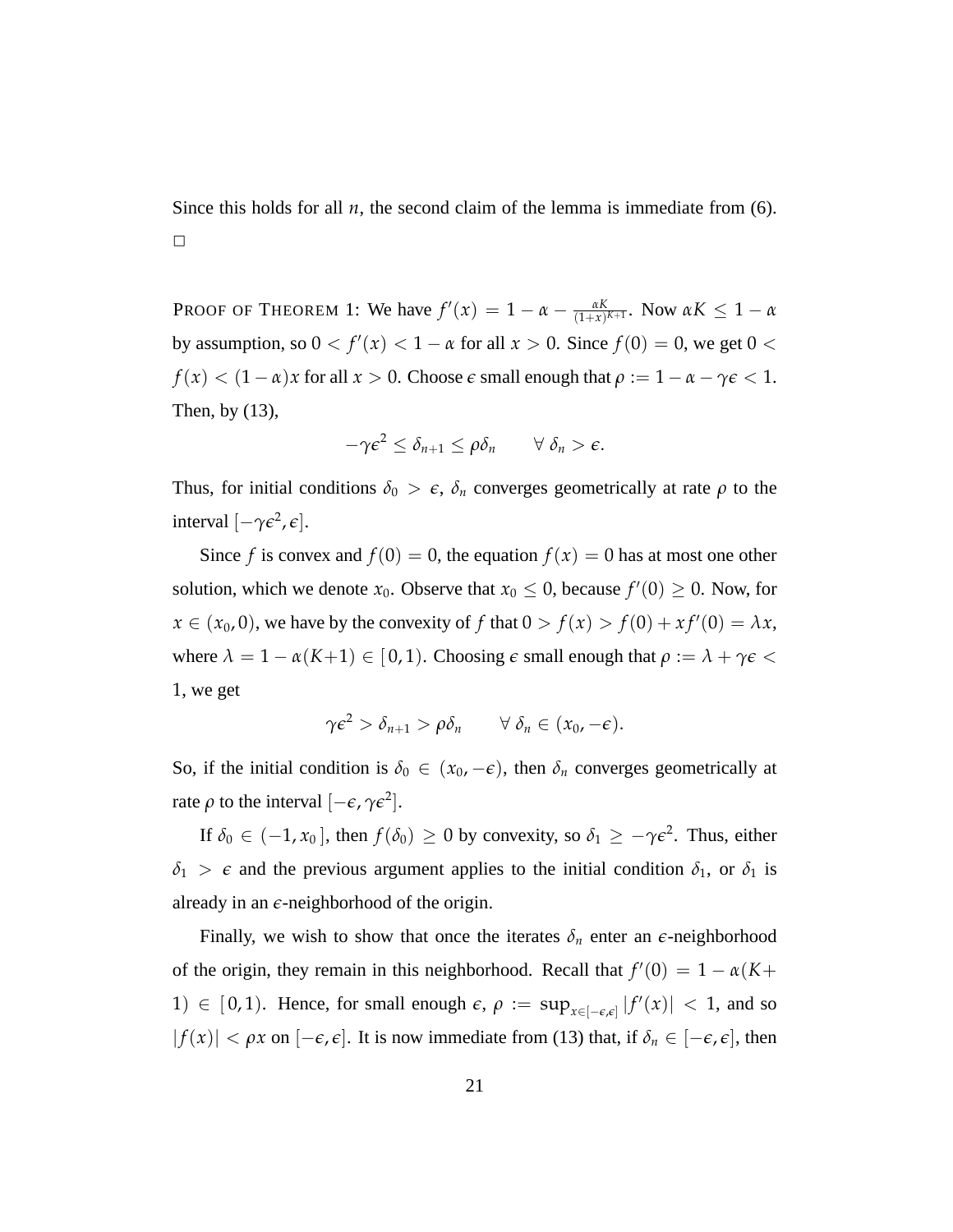so is  $\delta_{n+1}$ . This completes the proof of the theorem.  $\Box$ 

PROOF OF THEOREM 2: We have by (13) that  $|\delta_{n+1} - f(\delta_n)| \leq \gamma \epsilon^2$  for all *n*. We also showed in Lemma 2 that  $\hat{p}(n)$  is eventually confined to a compact set bounded away from zero. Consequently,  $\delta_n$  is confined to a compact set bounded away from −1; on this set, *f* is differentiable and its derivative is bounded, so *f* is Lipschitz. Hence,  $\int$  $f(\delta_{n+1}) - f(f(\delta_n))$  $\vert \leq \gamma \epsilon^2$ , for a possibly different constant, *γ*. Thus, by the triangle inequality,

$$
\left|\delta_{n+2}-f(f(\delta_n))\right| \leq \left|\delta_{n+2}-f(\delta_{n+1})\right| + \left|f(\delta_{n+1})-f(f(\delta_n))\right| \leq \gamma \epsilon^2. \quad (14)
$$

Observe that  $f'(0) = 1 - \alpha(K + 1)$  is negative by assumption. Hence, by convexity,  $f(x) \ge 0$  for all  $x \le 0$ . Moreover,  $f(x) \to \infty$  as  $x \to \infty$ , so there is an  $x^0 > 0$  such that  $f(x^0) = 0$ ,  $f(x) < 0$  on  $(0, x^0)$  and  $f(x) > 0$  on  $(x^0, \infty)$ . Now, if  $\delta_n \in (0, x_0)$ , then *f* ¡  $f(\delta_n)$ ¢  $> 0$ ; moreover, if  $\delta_n \in (\epsilon, x_0)$ , then *f* ¡  $f(\delta_n)$ ¢ < *λ* 2 *δ<sup>n</sup>* < *λ* <sup>2</sup>*x*0. Combining this with (14), we see that *δn*+<sup>2</sup> < *ρδ<sup>n</sup>* for some  $\rho < 1$ , and that  $\delta_{n+2} \in (-\gamma \varepsilon^2, x_0)$ . This implies that, if the initial condition has  $\delta_0 \in (0, x_0)$ , then  $\delta_{2n}$  converges at a geometric rate to an  $\epsilon$ -neighborhood of zero.

On the other hand, suppose  $\delta_n > x_0$ . Since  $f'(x) < 1 - \alpha$  for all  $x, f(x) =$ *f*(*x*) − *f*(*x*<sup>0</sup>) < (1 − *α*)(*x* − *x*<sup>0</sup>) for all *x* > *x*<sup>0</sup>. Hence, by (13),  $\delta_{n+1}$  ∈  $(-\gamma \epsilon^2, \rho \delta_n)$ , for some  $\rho < 1$ . Thus, if initially  $\delta_0 > x_0$ , then  $\delta_n$  converges at a geometric rate to the interval  $(-\gamma \epsilon^2, x_0)$ ; once  $\delta_n$  is in this interval, the argument above is applicable. Finally, if  $x < 0$ , then  $f(x) > 0$ ; hence, if  $\delta_0 < 0$ , then  $\delta_1 \in (-\gamma \epsilon^2, \infty)$ , and the arguments above are applicable.

Next, we show that, once the iterates  $\delta_n$  enter an  $\epsilon$ -neighborhood of the origin, they remain confined to this neighborhood. We show in Lemma 3 below that, if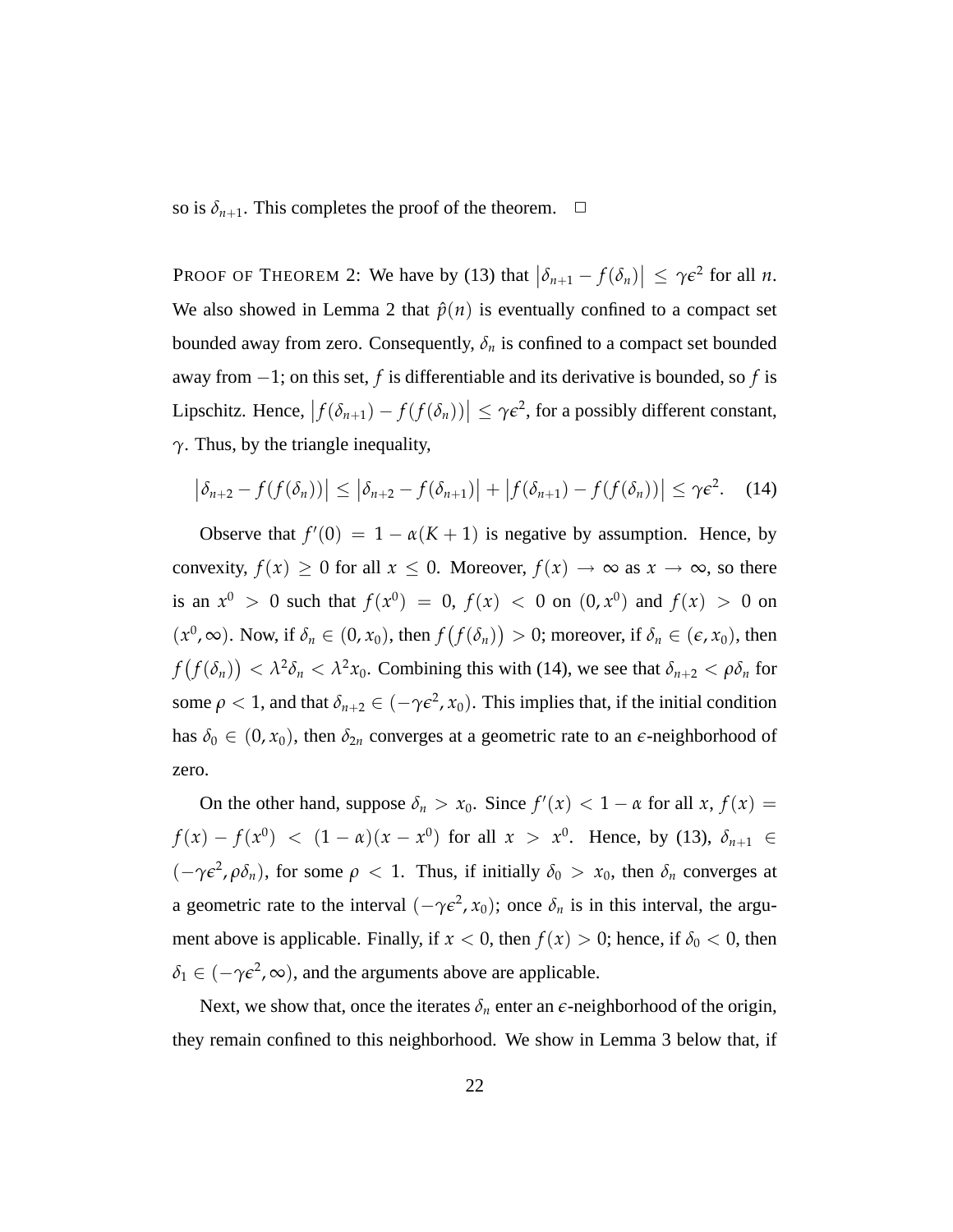$f'(0) = 1 - \alpha(K + 1) < -1$ , then the hypothesis of the theorem cannot hold; for small enough  $x > 0$ , we will have  $f$ ¡ *f*(*x*) ¢  $> x$ . Hence, by assumption,  $f'(0) \in (-1, 0]$ . We can now use the same argument as in the proof of Lemma 1, where we had  $f'(0) \in [0, 1)$ .

It remains only to establish the converse. If we consider an initial condition where all the price expectations,  $\hat{p}_i(0)$ , are equal to each other (and hence to  $\hat{p}(0)$ ), then it is easy to verify that the recurrence (13) holds without the perturbation term,  $\gamma \epsilon^2$ . Moreover, the price expectations of all users continue to be identical, so  $\delta_{n+1} = f(\delta_n)$  for all *n*. Hence, to establish the converse, we need to show that there is an initial condition *x* for which  $f^{n}(x)$  remains bounded away from zero for infinitely many *n*. Now, *f* ¡ *f*(*x*) ¢  $\geq x$  for some  $x > 0$  by assumption. Since  $f(x)/x \to 1 - \alpha < 1$  as  $x \to \infty$ , it follows that *f* ¡ *f*(*x*) ¢  $\langle x \rangle$  for sufficiently large *x*. Since *f* ◦ *f* is continuous, and *f* ¡ *f*(0) ¢  $= 0$ , there is an  $x^* > 0$  such that *f* ¡ *f*(*x* ∗ ) ¢  $= x^*$ . Then  $f^{2n}(x^*) = x^*$  remains bounded away from zero. This completes the proof of the theorem.  $\Box$ 

PROOF OF LEMMA 3: In the proof of Theorem 2 above, we saw that  $f(x)$  <  $(1 - \alpha)x$  for all  $x > x^0$ , where  $x^0$  is the unique strictly positive root of the equation  $f(x) = 0$ . Thus, *f* ¡ *f*(*x*) ¢  $<$   $(1 - \alpha)^2 x$  for all  $x > x^0$ , and it only remains to establish the claims of the lemma on the interval  $(0, x_0)$ . In fact, it suffices to establish them on the interval  $(0, x_{min})$ , where  $x_{min} \in (0, x^0)$  is the minimizer of the convex function, f. This is because, for any  $x \in (x_{\min}, x^0)$ , there is a corresponding  $\hat{x} \in (0, x_{\min})$  such that  $f(\hat{x}) = f(x)$ . Thus, if  $f(\hat{x}) < \lambda^2 \hat{x}$ , then  $f(x) < \lambda^2 \hat{x} < \lambda^2 x$ .

Since the case where  $\alpha(K+1) < 1$  has already been dealt with in Theorem 1,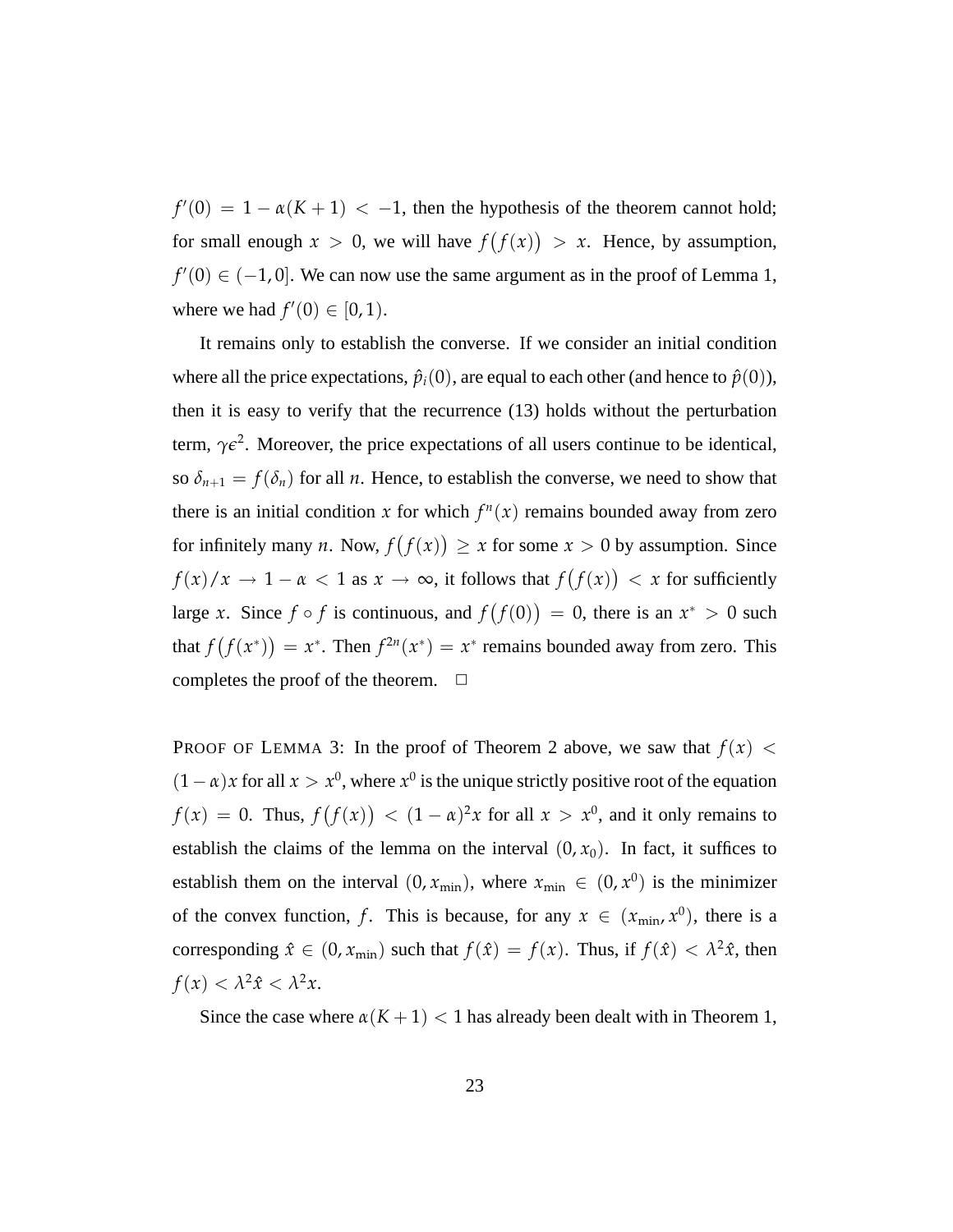we shall henceforth assume that  $\alpha(K + 1) \geq 1$ . It will be more convenient to work with the function

$$
g(x) = \log\left[ (1 - \alpha)e^x + \alpha e^{-Kx} \right].
$$
 (15)

We have  $g(0) = 0$  and  $g'(0) = 1 - \alpha(K+1) \le 0$ . Also,  $f(x) = \exp(g(\log(1 +$  $(x))$   $-1$ , so *f* ¡ *f*(*x*)  $\begin{aligned} \n\text{exp} \left( g(\log(1 + f(x))) \right) - 1 &= \exp \left( g(g(\log(1 + f(x)))) \right) - 1 &= \exp \left( g(g(\log(1 + f(x)))) \right) - 1 &= \exp \left( g(g(\log(1 + f(x)))) \right) - 1 &= \exp \left( g(g(\log(1 + f(x)))) \right) - 1 &= \exp \left( g(g(\log(1 + f(x)))) \right) - 1 &= \exp \left( g(g(\log(1 + f(x)))) \right) - 1 &= \exp \left( g(g(\log(1 + f(x)))) \right) - 1 &= \exp \left( g(g(\log(1$  $(x))$  () + 1.

Suppose first that  $\alpha K \leq 1$ . To establish the first claim of the lemma, it suffices to show that, for any  $\epsilon > 0$ , there is a  $\kappa > 0$  such that *g* ¡ *g*(*y*) ¢ ≤ *y* − *κ* for all  $y \in (e, y_{\text{min}})$ , where

$$
y_{\min} = \frac{1}{K+1} \log \frac{\alpha K}{1-\alpha'},
$$
 (16)

is the minimizer of the convex function,  $g$ . Indeed, if there is such a  $\kappa$ , then

$$
f(f(x)) = \exp (g(g(\log(1+x))) - 1)
$$
  
\n
$$
\leq \exp (\log(1+x) - \kappa) - 1
$$
  
\n
$$
= (1+x)e^{-\kappa} - 1.
$$

Taking  $\lambda^2 = e^{-\kappa} < 1$ , we have *f* ¡ *f*(*x*) ¢  $< \lambda^2 x$  for all  $x \in (e^{\epsilon} - 1, e^{y_{\min}} - 1)$ . It is easy to verify that  $e^{y_{\min}} - 1 = x_{\min}$ , the minimizer of  $f(x)$ . We shall now show that there is such a *κ*.

Suppose *y* is in  $(0, y_{min})$ , so that  $g(y) < 0$ . Define  $\beta = -g'(0) = \alpha(K+1) -$ 1. Now,  $\beta \in [0, \alpha] \subset [0, 1)$  by the assumption that  $\alpha K \le 1$  and  $\alpha (K + 1) \ge 1$ . Hence, by the strict convexity of  $x \mapsto e^x$  and Jensen's inequality,  $g(y) > (1 \alpha$ )*y* −  $\alpha$ *Ky* = −*βy* for all *y*  $\neq$  0. Now, since *g* is strictly decreasing on (−∞, 0],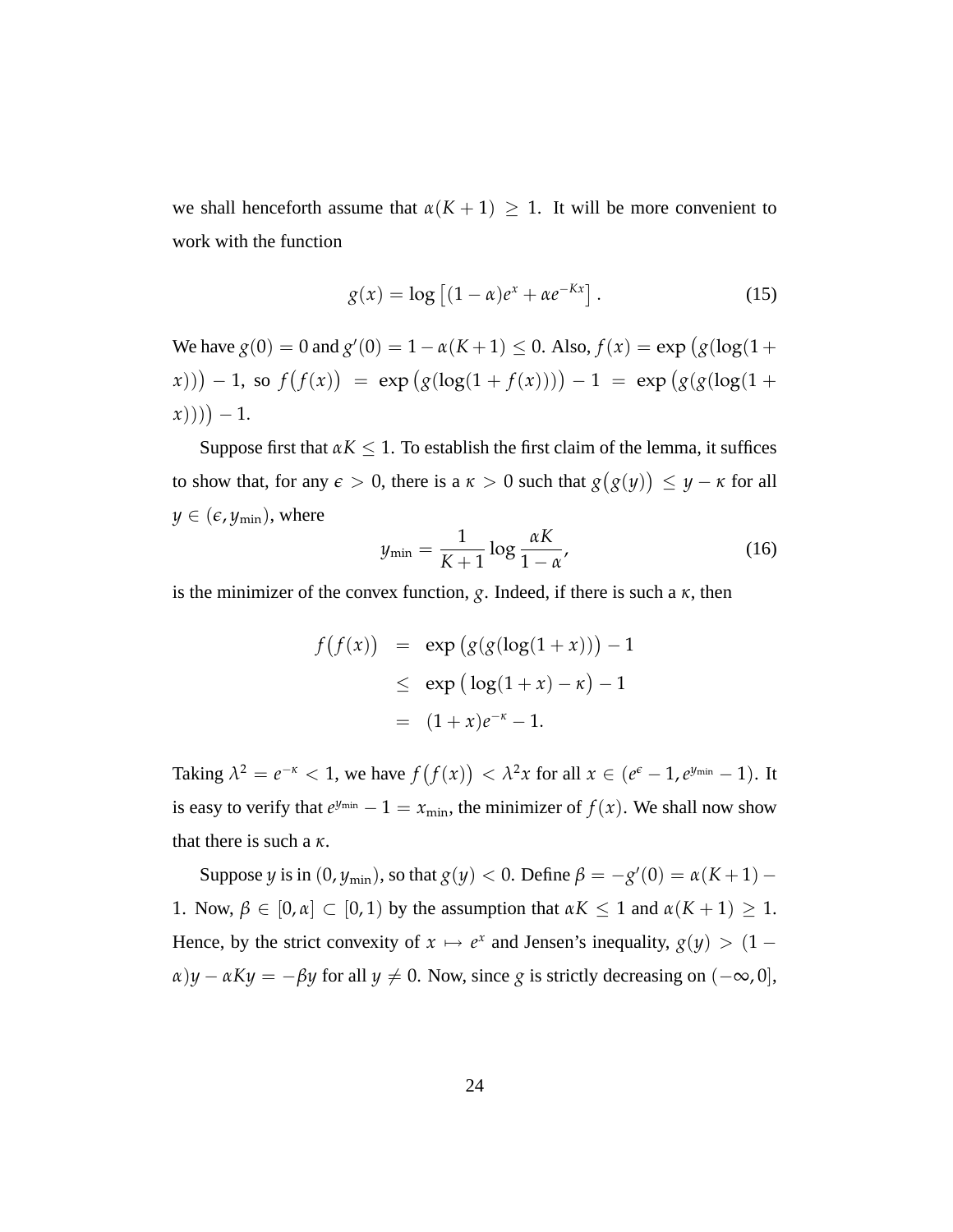we have for  $y \in (0, y_{\text{min}})$  that

$$
g(g(y)) < g(-\beta y) = \log [(1 - \alpha)e^{-\beta y} + \alpha e^{K\beta y}]
$$
  
=  $y + \log [(1 - \alpha)e^{-(\beta + 1)y} + \alpha e^{(K\beta - 1)y}]$   
=  $y + \log [(1 - \alpha)e^{-\alpha(K+1)y} + \alpha e^{(\alpha K-1)(K+1)y}].$  (17)

But  $\alpha K \leq 1$ , so it follows that *g* ¡ *g*(*y*) ¢  $y + \log[(1 - \alpha) + \alpha] = y$  for all *y* > 0. In particular, *g* ¡ *g*(*y*) ¢ − *y* is strictly smaller than zero on the compact interval  $[\epsilon, y_{min}]$ . Since *g* is continuous, the maximum of *g* ¡ *g*(*y*) ¢ − *y* on this interval is attained; denote it by  $-\kappa$  and note that  $\kappa > 0$ . Thus,  $g(g(y)) \leq y - \kappa$  $\frac{1}{2}$ for all  $y \in [\epsilon, y_{\min}]$ , which establishes the first claim of the lemma.

Suppose, on the other hand, that  $\alpha(K + 1) > 2$ . Since *f* is continuously differentiable in a neighborhood of the origin, with  $f(0) = 0$  and  $f'(0) = 1 \alpha(K+1) = -\beta$ , we get

$$
f(x) = -\beta x + O(x^2), \quad f(f(x)) = \beta^2 x + O(x^2).
$$

Since  $\beta < -1$ , it follows that  $f(x) > x$  for all  $x \neq 0$  in a neighborhood of the origin. This establishes the second claim of the lemma.  $\Box$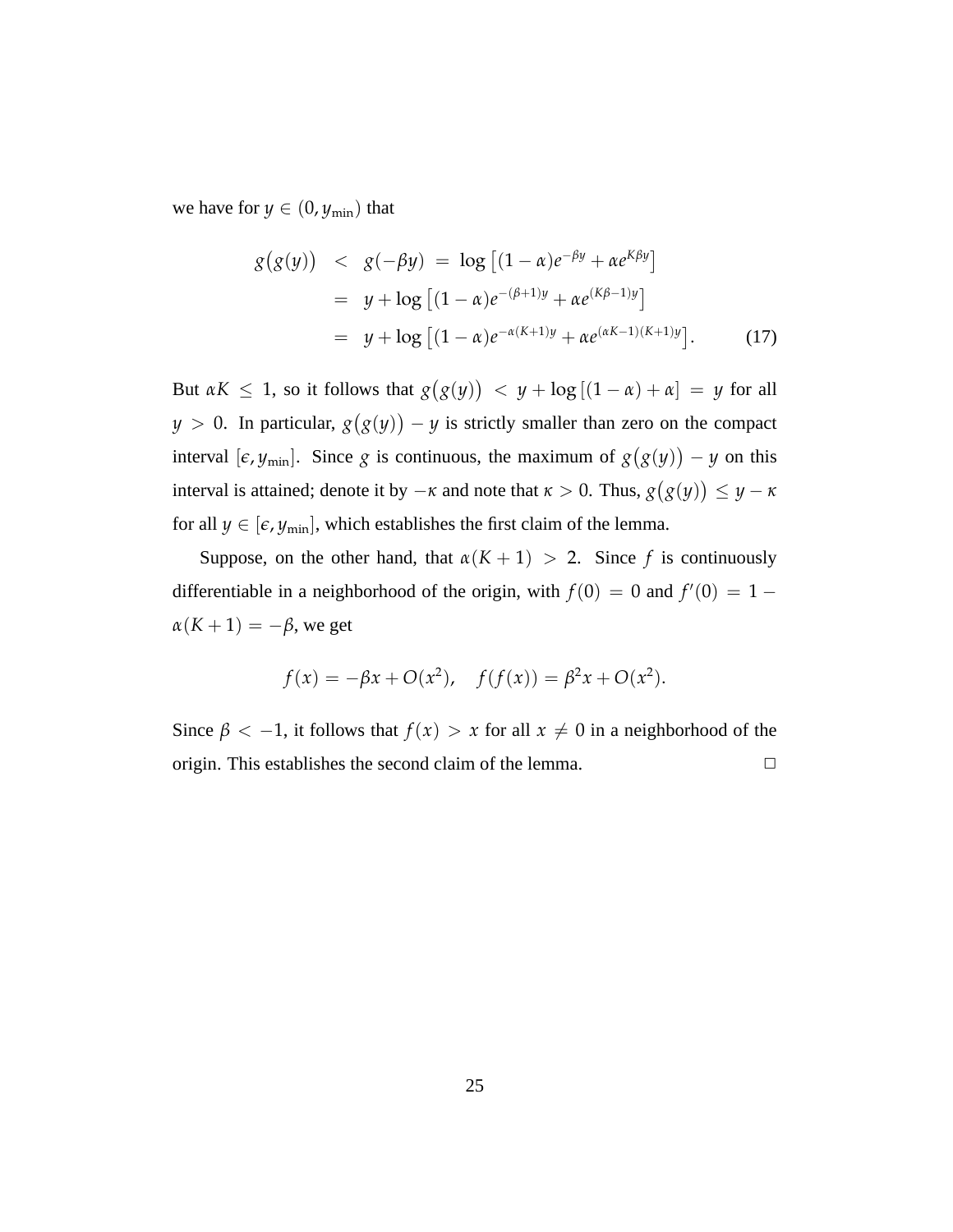#### **References**

ANDERSON, E., F. KELLY AND R. STEINBERG, (2006): "A contract and balancing mechanism for sharing capacity in a communication network", *Management Science*, 52, 39–53.

BERNOULLI, D., (1738): "Specimen Theoriae Novae de Mensura Sortis" ["Exposition of a new theory on the measurement of risk"] *Commentarii Academiae Scientiarum Imperialis Petropolitanae*, Tomus V [*Papers of the Imperial Academy of Sciences in Petersburg*, Vol. V], 175-192.

BLANCHARD, O. AND S. FISHER, (1989): *Lectures on Macroeconomics*, Cambridge, MA and London: The MIT Press.

CAO, J. AND K. RAMANAN, (2002): "A Poisson limit for buffer overflow probabilities", *Proc. IEEE Infocom*.

FLOYD, S., (1994): "TCP and explicit congestion notification", *ACM Computer Communication Review*, 24(5), 10–23.

FUDENBERG, D. AND D. LEVINE, (1998): *The Theory of Learning in Games*, Cambridge, MA: The MIT Press.

FUDENBERG, D. AND J. TIROLE, (1991): *Game Theory*, Cambridge, MA: The MIT Press.

GIBBENS, R.J. AND F. P. KELLY, (1999): "Resource pricing and the evolution of congestion control", *Automatica*, 35, 1969–1985.

HAURIE, A. AND P. MARCOTTE, (1985): "On the relationship between Nash-Cournot and Wardrop equilibria", *Networks*, 15 295–308.

JOHARI, R. AND D. TAN, (2001): "End-to-end congestion control for the Internet: delays and stability", *IEEE/ACM Trans. Networking*, 9(6), 818–832.

KELLY, F. P., A. MAULLOO AND D. TAN, (1998): "Rate control in commu-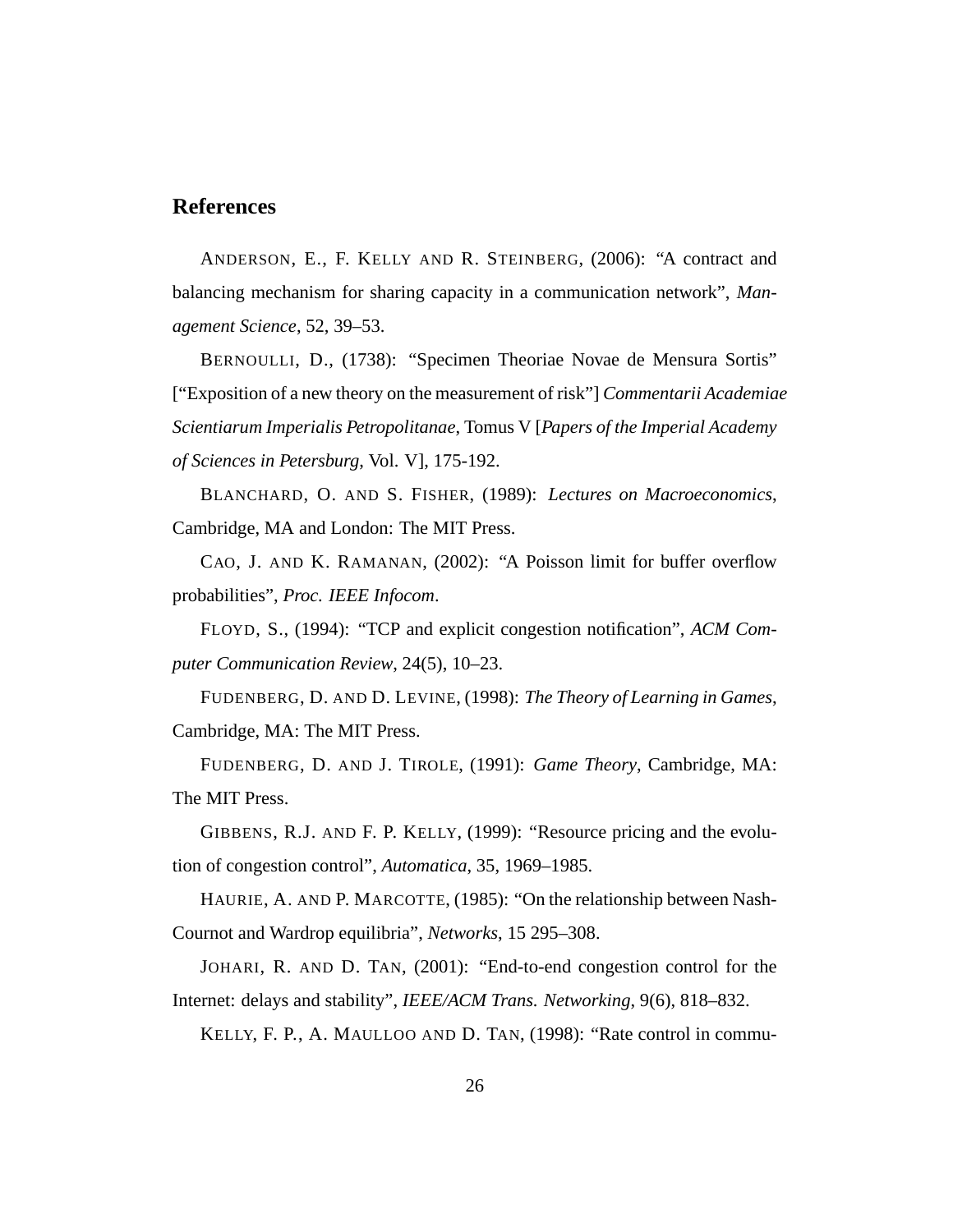nication networks: shadow prices, proportional fairness and stability", *Journal of the Operational Research Society*, 49, 237–252.

KUNNIYUR, S. AND R. SRIKANT, (2001): "Analysis and design of an adaptive virtual queue algorithm for active queue management", *Proc. ACM SIG-COMM*.

LOW, S.H. AND D.E. LAPSLEY, (1999): "Optimization flow control – I: Basic algorithm and convergence", *IEEE/ACM Transactions on Networking*, 7, 861– 875.

MACKIE-MASON, J.K. AND H.R.VARIAN, (1996): "Some economics of the Internet", in W. Sichel and D.L. Alexander (eds.), *Networks, Infrastructure and the New Task for Regulation*, University of Michigan Press, Ann Arbor.

MASSOULIÉ, L., (2002): "Stability of distributed congestion control with heterogeneous feedback delays", *IEEE Trans. Autom. Control* 47(6), 895–902.

MASSOULIÉ, L. AND J. ROBERTS, (1999): "Bandwidth sharing: objectives and algorithms", *Proc. INFOCOM*, 1395–1403.

RAMAKRISHNAN, K.K. AND R. JAIN, (1990): "A binary feedback scheme for congestion avoidance in computer networks", *ACM Transactions on Computer Systems*, 8, 158–181.

RAINA, G. AND D. WISCHIK, (2005): "Buffer sizes for large multiplexers: TCP queueing theory and instability analysis", *Proc. EuroNGI Conference on Next Generation Internet Networks*.

TIROLE, J., (1988): *The Theory of Industrial Organization*, Cambridge, MA: The MIT Press.

SHENKER, S., (1995): "Fundamental design issues for the future Internet", *IEEE Journal on Selected Areas of Communications*, 13, 1176–1188.